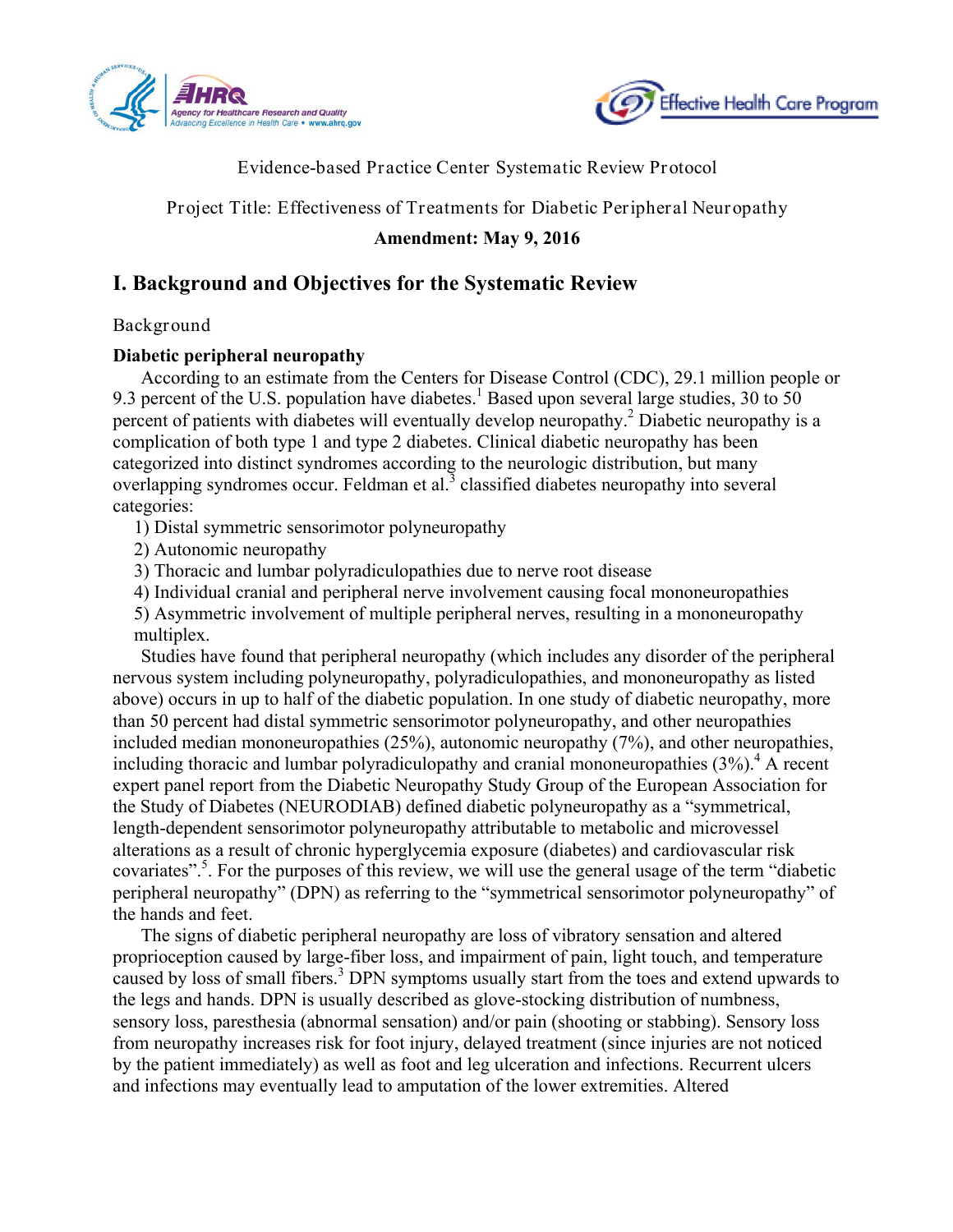proprioception causes imbalance and increased risk for falls. Painful neuropathy may lead to reduced ability to perform daily activities and a decrease in quality of life.<sup>6</sup>

#### **Interventions**

 evidence for effectiveness. 8 Ongoing Cochrane protocols are evaluating the effectiveness of Experimental pharmacologic interventions targeting diabetic peripheral neuropathy evaluated in recent clinical trials include aldose reductase inhibitors, such as ranirestat and epalrestat, the anti-nerve growth factor antibody fulranumab, the protein kinase C-beta inhibitor ruboxistaurin, gangliosides, and prostaglandin E1.7 These drugs focus on reducing the impact of oxidative stress on diabetes-induced microvascular complications. A 2007 Cochrane review evaluating the effectiveness of aldose reductase inhibitors on progression of diabetic neuropathies found no several other classes of pharmacologic agents. $8-11$  However, all of these experimental interventions have not been FDA-approved, are not used in the United States, and thus are not within the scope of our review.

#### *Pharmacologic treatment options to prevent the complications of diabetic peripheral neuropathy*: The cornerstone of pharmacologic interventions to prevent complications of diabetic peripheral neuropathy is medications and strategies that improve glucose control.<sup>12</sup>

Key pharmacologic interventions that address comorbid conditions in patients with diabetes are statins and antihypertensives. These agents may also contribute to preventing DPN complications,<sup>13</sup> since co-existing peripheral vascular disease can contribute to long-term diabetic complications such as foot ulcerations. 14 Although DPN is not an outcome in studies addressing these comorbid conditions, they may be described as important comorbidities in studies of glucose control that report on diabetic neuropathy outcomes. We will not include statins and antihypertensives in this review, because they are prescribed for other indications (hypercholesterolemia, hypertension and/or periperhal vascular disease) and not for the treatment of diabetic peripheral neuropathty.

*Non-pharmacologic treatment options to prevent the complications of diabetic peripheral neuropathy*: These interventions include non-pharmacologic glucose control interventions, such as diet and exercise, and interventions to prevent specific complications, such as foot care for prevention of foot ulcers, as well as exercise and balance training for the prevention of falls. Advances and technologies for foot care and balance management that have been proposed but not yet tested in trials (e.g., in-shoe micro compression pumps) will not be included in this review.

*Pharmacologic treatment options to improve the symptoms of diabetic peripheral neuropathy***:**  For diabetic peripheral polyneuropathy (DPN), pain is the most commonly studied symptom in the literature, although other symptoms such as paresthesias that less commonly addressed in trials are also important to patients. A variety of pharmacological approaches have been evaluated to reduce pain and improve health-related quality of life through a variety of mechanisms. These include drugs with direct impact on neurotransmitters and inhibitory pathways or binding to opioid receptors. Several medications are FDA approved for DPN (e.g. pregabalin) or other types of neuropathy (e.g. gabapentin, lidocaine patches for herpes zoster), but most are approved for other indications (e.g. depression, seizure disorders) and evaluated and used off-label for painful diabetic peripheral neuropathy.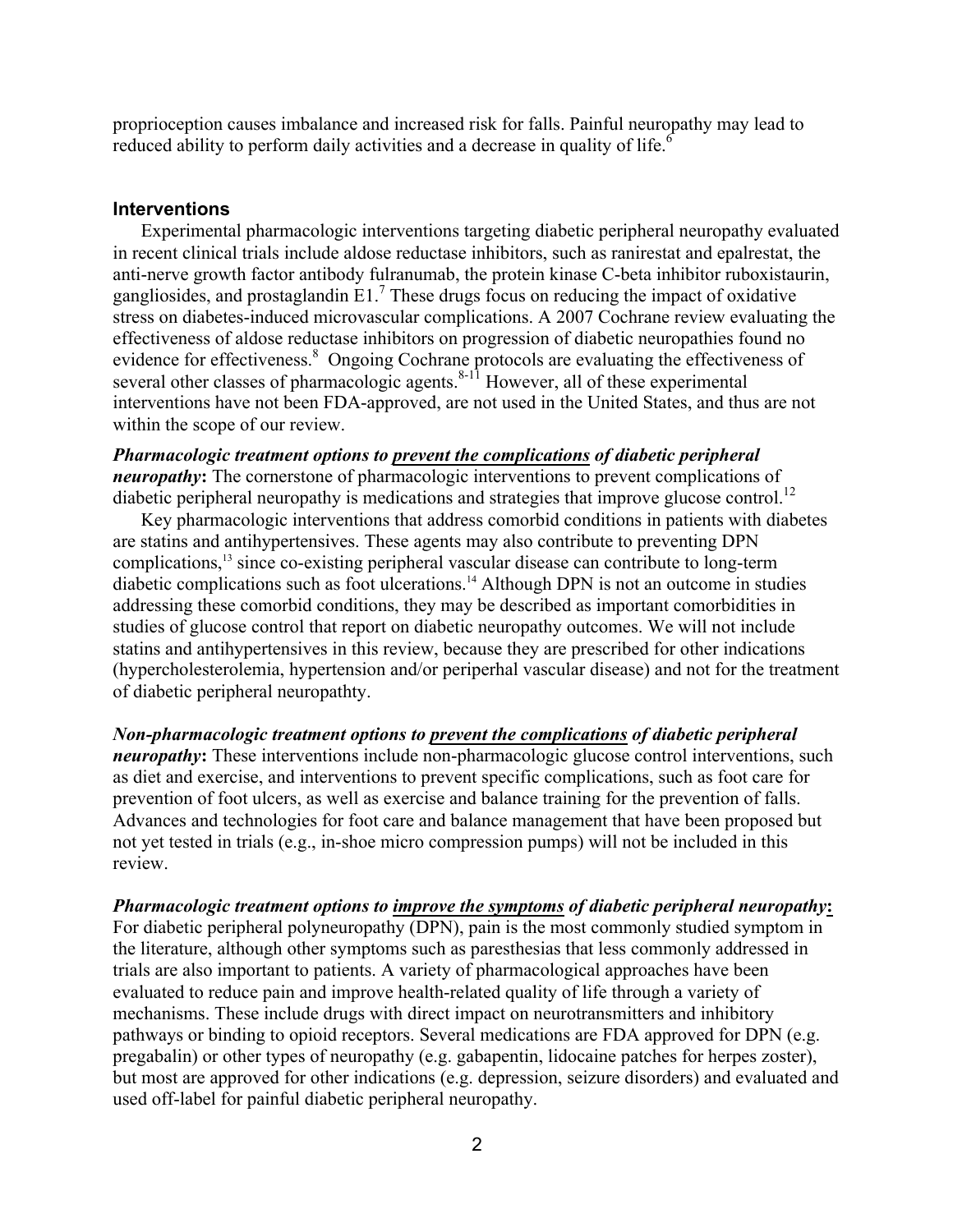For pain outcomes, there are many studies on pharmacological agents, and recent systematic reviews have identified a number of different agents with supporting evidence. However, many studies include non-diabetic peripheral neuropathy or mixed populations.

 *neuropathy***:** These interventions also focus mainly on treating pain. Although there is less *Non-pharmacologic treatment options to improve the symptoms of diabetic peripheral*  evidence in this area, modalities that have been evaluated specifically for diabetic peripheral neuropathy and addressed in previous reviews include acupuncture, physical therapy and exercise, electrical stimulation, $15$  and surgical decompression.

#### **Outcomes**

We are considering two classes of outcomes in our review:

- 1- Complications of diabetic peripheral neuropathy (foot ulcers, amputation, falls, perceptions of fall risk), which can affect physical activity and health-related quality of life
- 2- Symptoms of diabetic peripheral neuropathy (pain, paresthesias, numbness), which can affect health-related quality of life

*Complications of diabetic peripheral neuropathy (foot ulcers, falls, and perceived fall risk):*  DPN leads to altered proprioception and lack of sensation in the extremities. Loss of sensation increases risk for foot injury, delays treatment and can lead to foot and leg ulceration and infections. Ulcers and infections may eventually lead to amputation of the lower extremities. Altered proprioception can also increase risk of falling and fear of falling. All of these complications can affect physical activity and health-related quality of life.

*Symptoms of diabetic peripheral neuropathy (pain, paresthesias, numbness):* Common symptoms of DPN include pain, paresthesias and numbness, and these symptoms may significantly affect health-related quality of life. Pain is most frequently studied in the literature; paresthesias and numbness are more challenging to assess and are not generally included in clinical trials.

#### **Available evidence and Shortcomings**

#### **Prevention of DPN complications (foot ulcers, falls and perceived fall risk)**

A variety of pharmacological and non-pharmacological approaches have been evaluated for preventing complications of diabetic peripheral neuropathy. However, complications other than foot ulcers have not been comprehensively addressed in recent reviews or guidelines. For pharmacologic and lifestyle interventions, prior reviews have mainly addressed medications for glucose control [which have been evaluated in multiple Agency for Healthcare Research and Quality (AHRQ) reviews, including recent and ongoing Evidence-Based Practice Center (EPC) review on oral diabetes medications which have generally not evaluated neuropathy as an outcome], lifestyle interventions, and a variety of quality improvement strategies (such as care management) previously included in the AHRQ EPC review Closing the Quality Gap Series.<sup>16</sup> A recent Cochrane review focused on the prevention of DPN included 17 randomized controlled trials.<sup>17</sup> The review reported a significantly reduced risk of developing clinical polyneuropathy among people with type 1 diabetes with intensive glucose control after five years of followup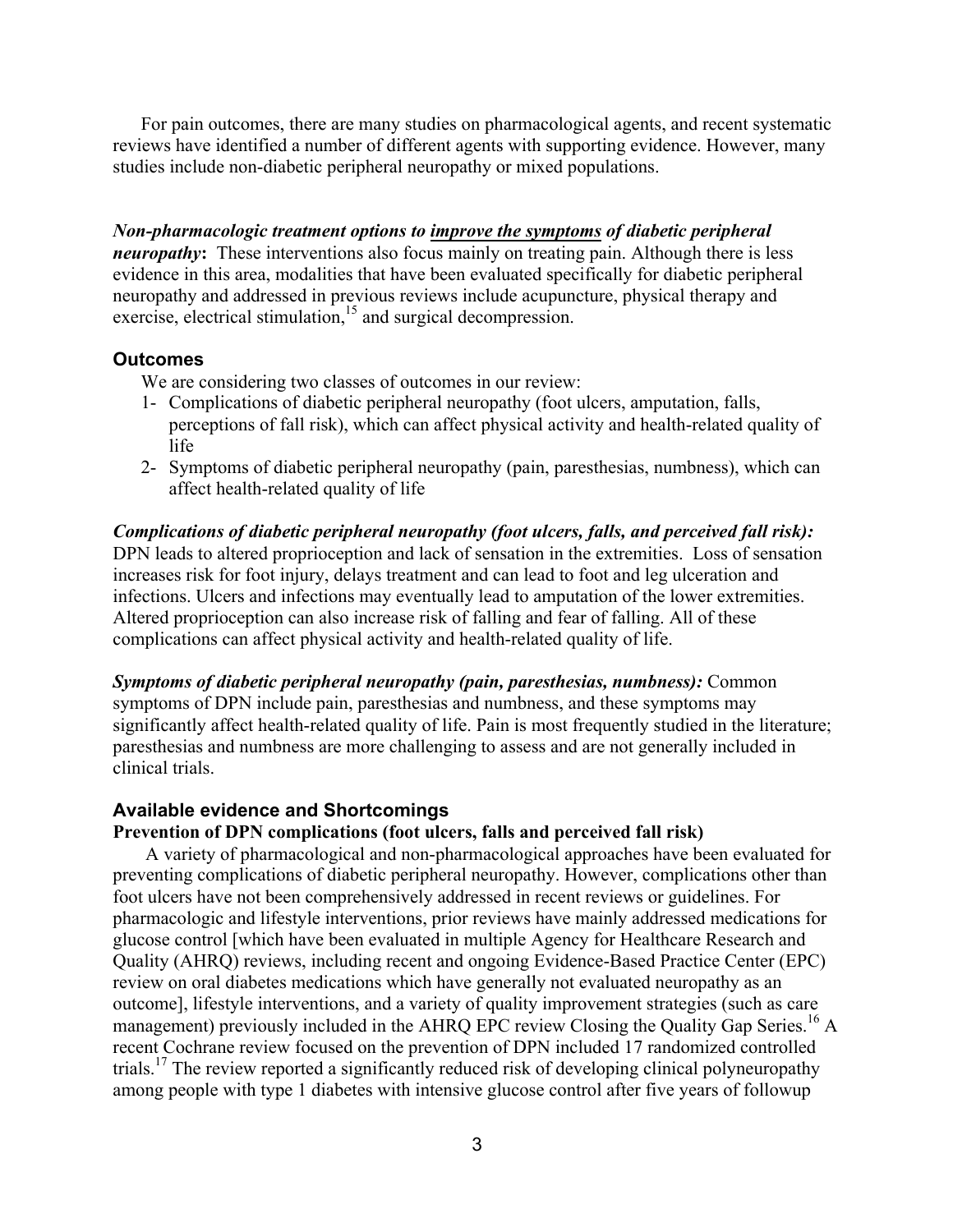(annualized risk difference -1.84%), but a non-significantly reduced risk of -0.58% (95% confidence interval 0.01 to -1.17) in people with type 2 diabetes and intensive glucose control. This review is currently being updated.

For nonpharmcologic interventions, some systematic reviews have addressed specific interventions, such as exercise training or improving footwear.<sup>18, 19</sup> The International Working Group on the Diabetic Foot (IWGDF) conducted a systematic review to investigate the effectiveness of interventions (i.e. care intervention, self-management intervention, medical intervention) to prevent first and recurrent foot ulcers in persons with diabetes who are at-risk for ulceration.<sup>20</sup> This review found strong evidence supporting the home monitoring of foot skin temperatures with subsequent preventative actions and the use of therapeutic footwear with demonstrated pressure-relieving effect that is consistently worn by the patient. There was some evidence to suggest that prevention of a recurrent foot ulcer by integrated foot care is effective. Surgical interventions can be effective in selected patients, but the evidence is small. However, this review did not address amputations.

#### **Treatment of DPN symptoms (pain, paresthesias, numbness)**

Diabetic peripheral neuropathy was last covered comprehensively by an American Association of Neuromuscular and Electrodiagnostic Medicine, American Academy of Neurology, and American Academy of Physical Medicine & Rehabilitation<sup>21</sup> systematic review and guideline published in 2011, reviewing literature through 2008. This review addressed a variety of issues with treatment but focused mainly on pharmacotherapy and the outcome of pain. The guideline recommended only pregabalin as an effective treatment, with several other antidepressants and anticonvulsants, tramadol, and capsaicin recommended as probably effective, as well as opioids. For non-pharmacological interventions, only percutaneous electrical nerve stimulation was recommended. The review did not specifically search for interventions such as exercise or cognitive behavioral therapy for treatment (the review stated that exercise was not effective but did not state if any studies were identified).

Since this review and guideline was completed, new trials have been conducted on the drugs evaluated in this review and related medications, as well as trials evaluating combinations of different classes of pharmacological drugs. One additional agent has been FDA-approved for treatment of painful neuropathy: the high-dose capsaicin patch. Other agents that have recently been evaluated in trials include topical ketamine,<sup>22</sup> clonidine,<sup>23</sup> cannabinoids,<sup>24</sup> and  $d$ extromethorphan/quinidine<sup>25</sup>.

Newer reviews focusing on pharmacologic treatment of painful neuropathy have reported effectiveness for a number of agents, but not addressed treatment of other DNP symptoms such as of numbness and paresthesia.<sup>26-31</sup> The most recently published review (published in February 2015), developed by the NeuPSIG (Special Interest Group on Neuropathic Pain of the International Association for the Study of Pain) to update their clinical recommendations, addressed all causes of peripheral neuropathy and recommended a number of agents and also included a safety outcome, defined as adverse events and dropouts.29 The review addresses a much broader range of pharmacotherapy for neuropathic pain in a wide range of conditions; approximately one-third were in painful diabetic peripheral neuropathy. The review assessed a broader range of interventions as moderate to high quality evidence, including serotoninnorepinephrine reuptake inhibitors (specifically, duloxetine) and gabapentin. Although the review did not report results for diabetic peripheral neuropathy specifically (separately from other causes of neuropathy), studies focusing on diabetic peripheral neuropathy are noted in the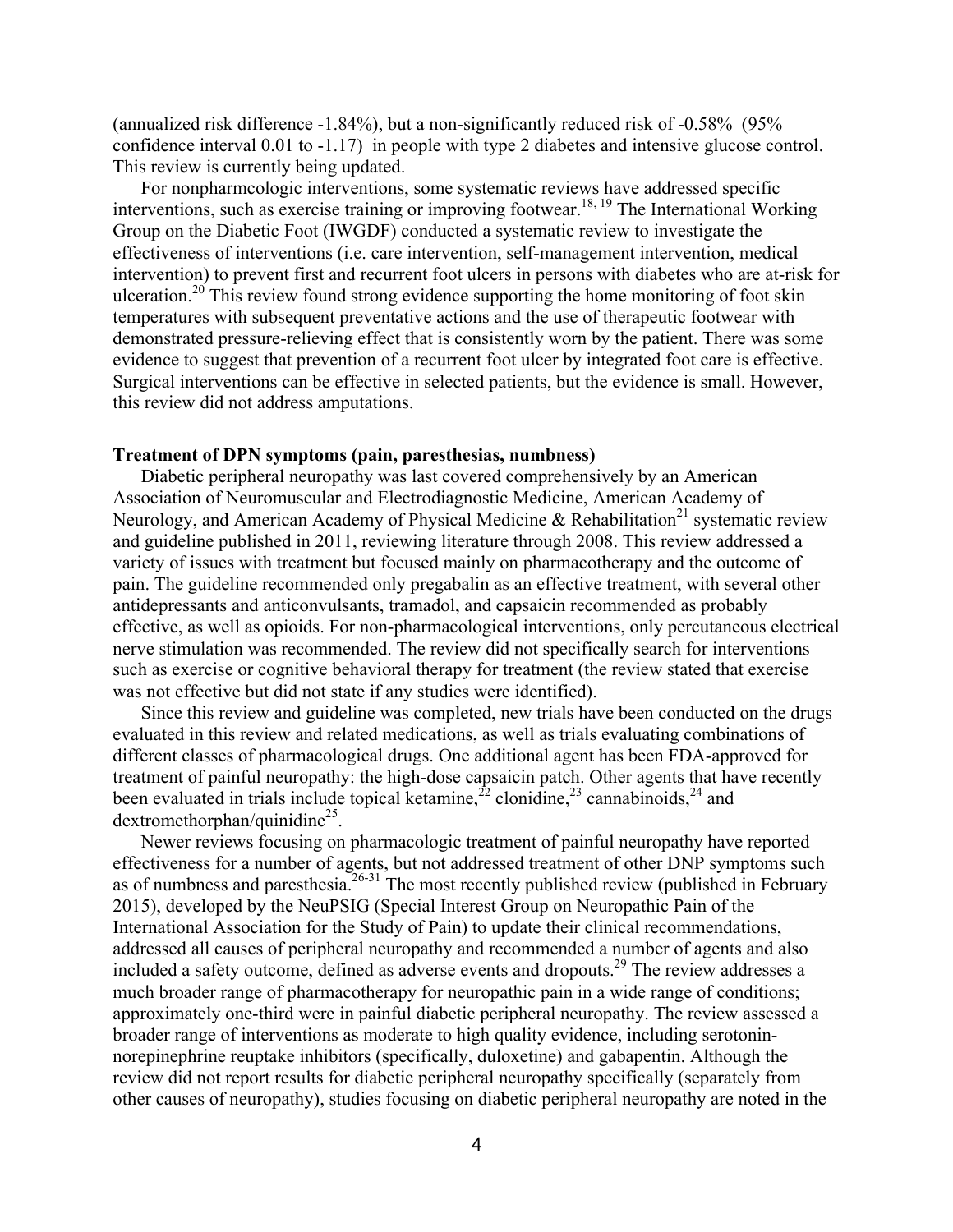evidence tables. Two comprehensive systematic reviews and meta-analyses focusing solely on pharmacologic interventions for painful diabetic peripheral neuropathy were published in 2014,<sup>32</sup> with the most recent including articles published through April  $2014$ <sup>33</sup> Other recent systematic reviews have addressed painful neuropathy more generally, not diabetes specifically,<sup>26</sup> or have addressed only certain classes or specific medications and interventions.<sup>27, 28, 31, 34, 35</sup> None of these reviews have synthesized evidence on paresthesias or health-related quality of life.

No recent reviews have comprehensively covered nonpharmacologic interventions. The most recent Cochrane review of the evidence for decompressive surgery for symmetric diabetic peripheral neuropathy, published in 2008, found eight studies, but none were eligible for inclusion in the review  $27$ 

#### **Rationale for an evidence review**

This review will provide a comprehensive review of available data on pharmacological and non-pharmacological intervention for the prevention of diabetic peripheral neuropathy complications and treatment of diabetic peripheral neuropathy symptoms.

The results of this review are likely to be useful to clinicians and patients in making decisions about the best available pharmacologic and non-pharmacologic treatment options to prevent the complications and to improve the symptoms of diabetic peripheral neuropathy. The results will help provide an evidence base for future practice guidelines to influence patient management. This review will also identify those area in which there is inadequate evidence.

#### **II. The Key Questions**

**Key Question 1a:** What are the benefits and harms of pharmacologic treatment options focused on glucose lowering to prevent the complications of diabetic peripheral neuropathy among adults age 18 or older with type 1 or type 2 diabetes mellitus?

**Key Question 1b:** What are the benefits and harms of non-pharmacologic treatment options (foot care, surgical interventions, dietary strategies, lifestyle interventions, exercise and balance training) to prevent complications of diabetic peripheral neuropathy among adults age 18 or older with type 1 or type 2 diabetes mellitus?

**Key Question 2a:** What are the benefits and harms of pharmacologic treatment options to improve the symptoms of diabetic peripheral neuropathy and health-related quality of life among adults age 18 or older with type 1 or type 2 diabetes mellitus?

**Key Question 2b:** What are the benefits and harms of non-pharmacologic treatment options (alpha-lipoic acid, acetyl-L-carnitine, acupuncture, physical therapy and exercise, cognitive behavioral therapy, electrical stimulation, surgical decompression) to improve the symptoms of diabetic peripheral neuropathy and health-related quality of life among adults age 18 or older with type 1 or type 2 diabetes mellitus?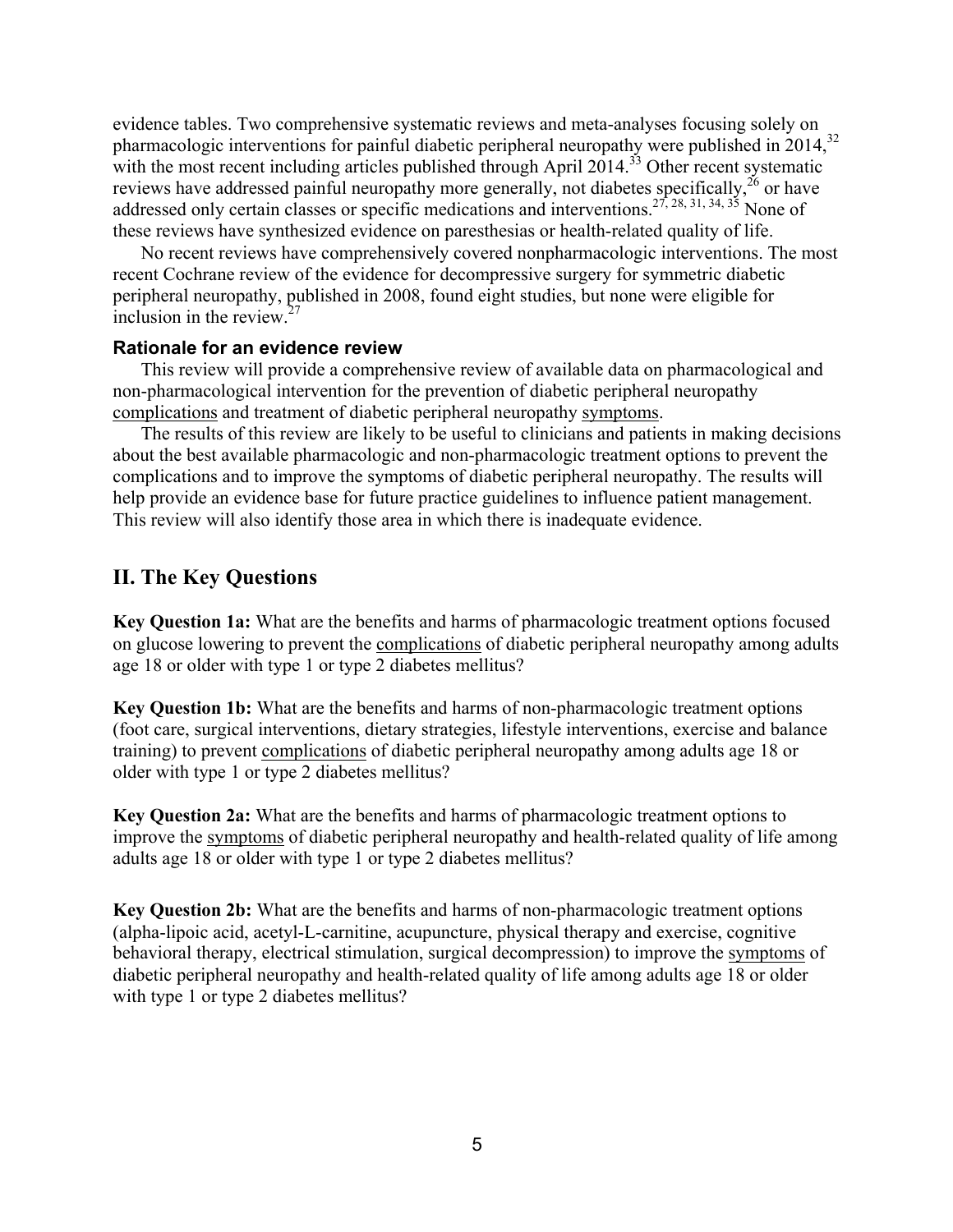### **PICOTS (patients, interventions, comparators, outcomes, timing, setting)**

### **KQ1a and KQ1b: Preventing complications of diabetic peripheral neuropathy**

**Populations:** Adults age 18 or older with type 1 or type 2 diabetes with peripheral polyneuropathy

#### **Intervention(s):**

#### • **Pharmacologic treatments focused on glucose control (KQ1a):**

- Glucose-lowering strategies (single or combination agents, or an intensive control approach using multiple medications): Studies with the goal of glucose control generally include multiple agents and combinations and substitutions and specific agents are not specified. Therefore all glucose-lowering strategies will be included.

### • **Non-pharmacologic and surgical interventions (KQ1b):**

- Foot care (daily foot skin temperature measurements and consequent preventative actions, therapeutic footwear, integrated foot care, patient education, self-management)
- Surgical interventions for foot ulcers
- Lifestyle interventions (carbohydrate-controlled diet aimed at glucose reduction, weight loss, smoking cessation)
- Exercise or balance training or physical therapy modalities

#### **Comparator(s): Active interventions as well as usual care/placebo**

#### **Outcome(s):**

### • **Benefits (KQ1a and KQ1b):**

- o Incident or recurrent foot ulcer (excluding healing of ulcer as the outcome)
- o Falls
- $\circ$  Perceived fall risk
- o Amputation
- o Health-related quality of life
- o Physical activity level

#### • **Harms (KQ1a and KQ1b):**

- o Hypoglycemia (severe and total)
- o Gastrointestinal side effects, including nausea
- o Neuropsychiatric effects (ONLY for smoking cessation studies involving pharmacotherapy)
- o Cardiovascular events
- o Surgical harms
- o Dropouts

**Timing:** At least 3 months of follow-up for pharmacologic interventions and any follow up for non-pharmacologic interventions

#### **Study design:**

• Randomized controlled trials, non-randomized studies with a concurrent comparison group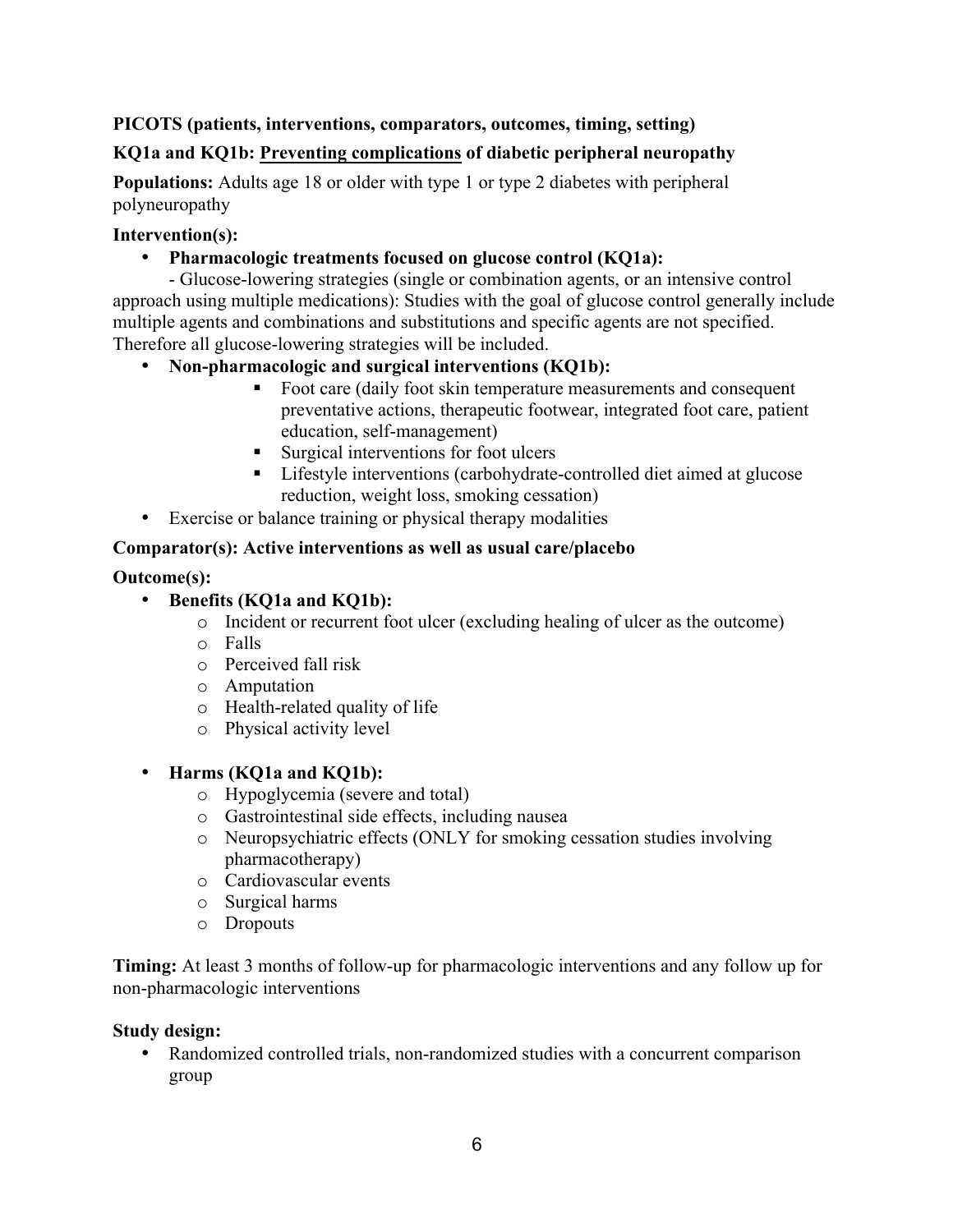**Setting**: Ambulatory care for all the interventions except surgical interventions

#### **KQ2a and KQ2b: Treating symptoms of diabetic neuropathy**

**Population(s):** Adults age 18 or older with type 1 or type 2 diabetes with peripheral polyneuropathy

#### **Interventions:**

• **Pharmacologic interventions focused on diabetic neuropathy (KQ2a)** 

| Antidepressants        | Tricyclic antidepressants (amitriptyline, amoxapine, clomipramine,<br>desipramine, doxepin, imipramine, maprotiline, nortriptyline, protiptyline,<br>trimipramine), serotonin-noradrenaline reuptake inhibitor<br>antidepressants (desvenlafaxine, duloxetine, levomilnacipran,<br>milnacipran, venlafaxine) |
|------------------------|--------------------------------------------------------------------------------------------------------------------------------------------------------------------------------------------------------------------------------------------------------------------------------------------------------------|
| <b>Anticonvulsants</b> | pregabalin, gabapentin or gabapentin extended release and enacarbil,<br>other antiepileptics (carbamazepine, lacosamide, lamotrigine,<br>levitiracetam, oxcarbazepine, sodium valproate, tiagabine, topiramate,<br>zonisamide)                                                                               |
| <b>Analgesics</b>      | Opioids (morphine, oxycodone, fentanyl, hydromorphone, methadone,<br>oxymorphone), tramadol, tapentadol                                                                                                                                                                                                      |
| <b>Topical Agents</b>  | lidocaine, capsaicin, other topical treatments (clonidine, doxepin,<br>pentoxyifylline)                                                                                                                                                                                                                      |
| Other                  | N-methyl-D-aspartate (NMDA) antagonists (ketamine,<br>dextromethorphan), mexiletine, botulinum toxin A, cannabinoids                                                                                                                                                                                         |

Combinations of any of the above treatments

#### • **Non-pharmacologic and surgical interventions (KQ2b):**

- § Supplements: alpha-lipoic acid, acetyl-L-carnitine
- Acupuncture
- Cognitive-behavioral therapy
- Physical therapy or exercise
- Electrical stimulation (transcutaneous (or percutaneous) electrical nerve stimulation (TENS) or spinal cord stimulator, frequency-modulated electromagnetic neural stimulation, patient-specific electrocutaneous nerve stimulation (Scrambler)
- Surgical decompression

**Comparator(s):** Active interventions as well as treatment/placebo

#### **Outcome(s):**

- • **Benefits (KQ2a and KQ2b):** 
	- o Pain
	- o Paresthesias
	- o Numbness
	- o Health-related quality of life **(**Health-related quality of life is defined as measurement with instruments designed for this topic)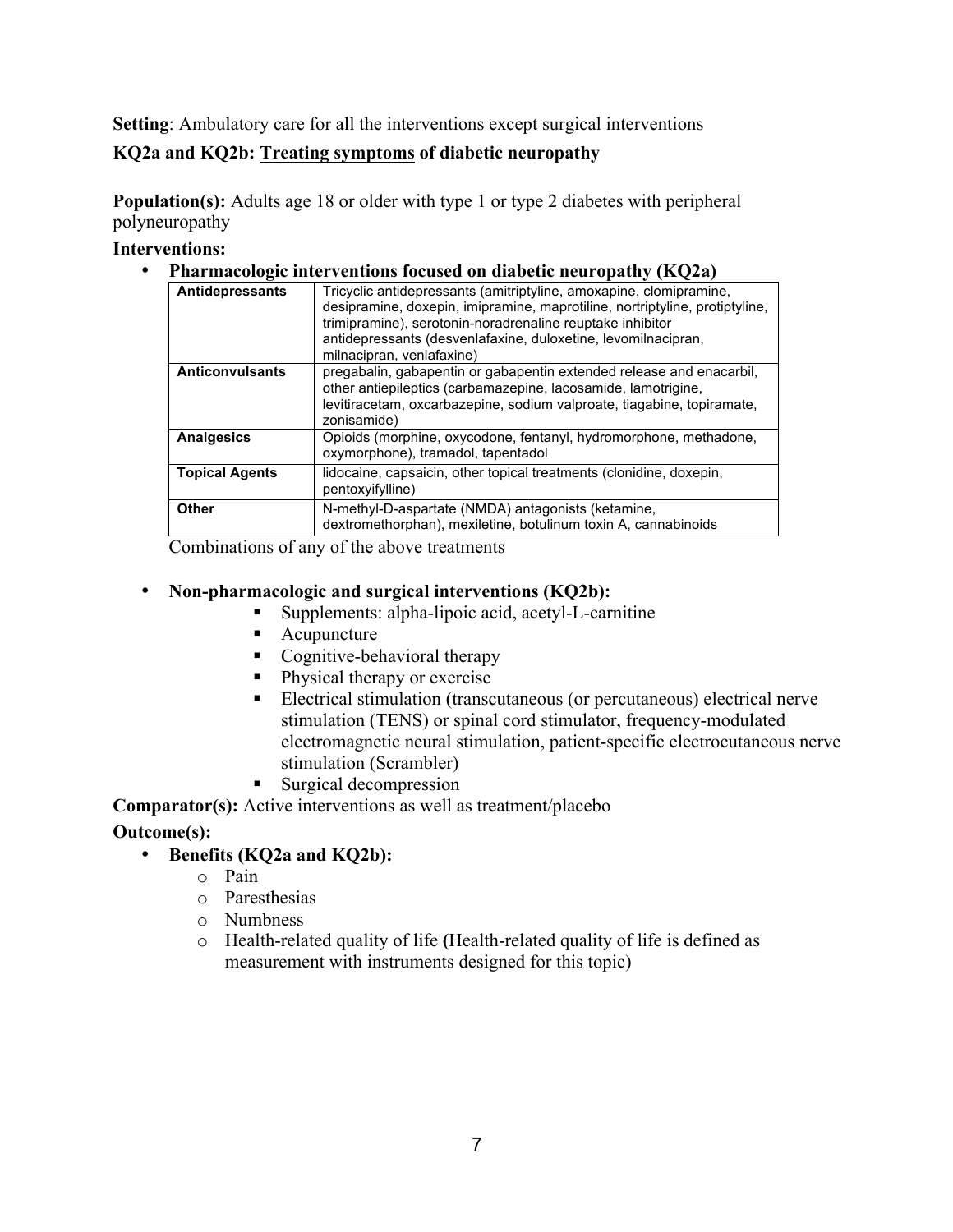#### • **Harms (KQ2a and KQ2b):**

Adverse effects reported in >10% of patients and all dropouts **[**10% is generally considered a threshold for common adverse effects. Adverse effects over 10% are reported in the studies and compiled in systematic reviews. Serious adverse effects (including death) are reported as dropouts due to adverse effects].

**Timing:** 3 weeks or more of follow up **Study design:** 

> • Parallel or crossover randomized controlled trials (must be double-blind (patient and researcher assessing the outcomes) for pharmacologic studies and others where blinding is possible, such as acupuncture)

**Setting**: Ambulatory care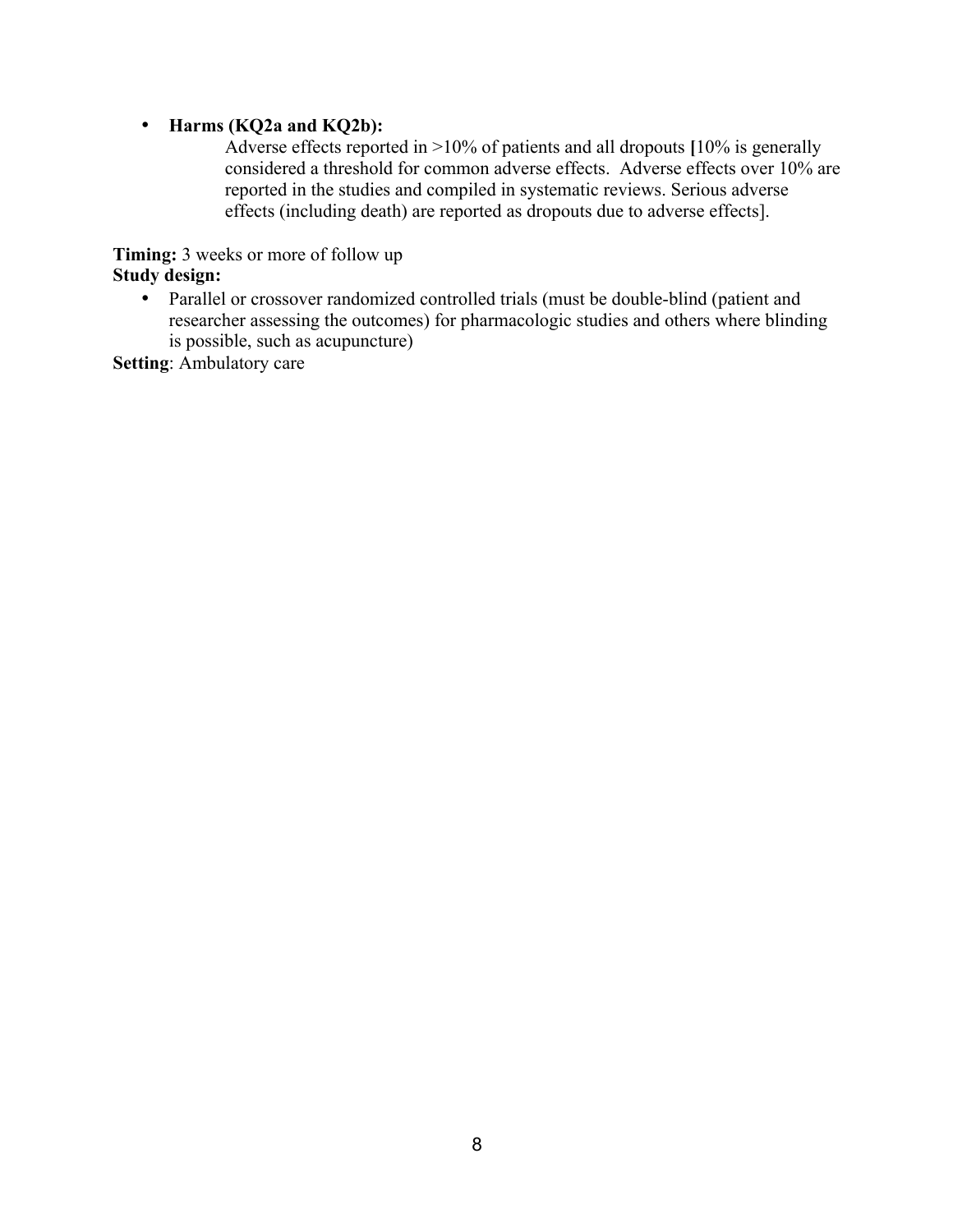### **III. Analytic Framework**

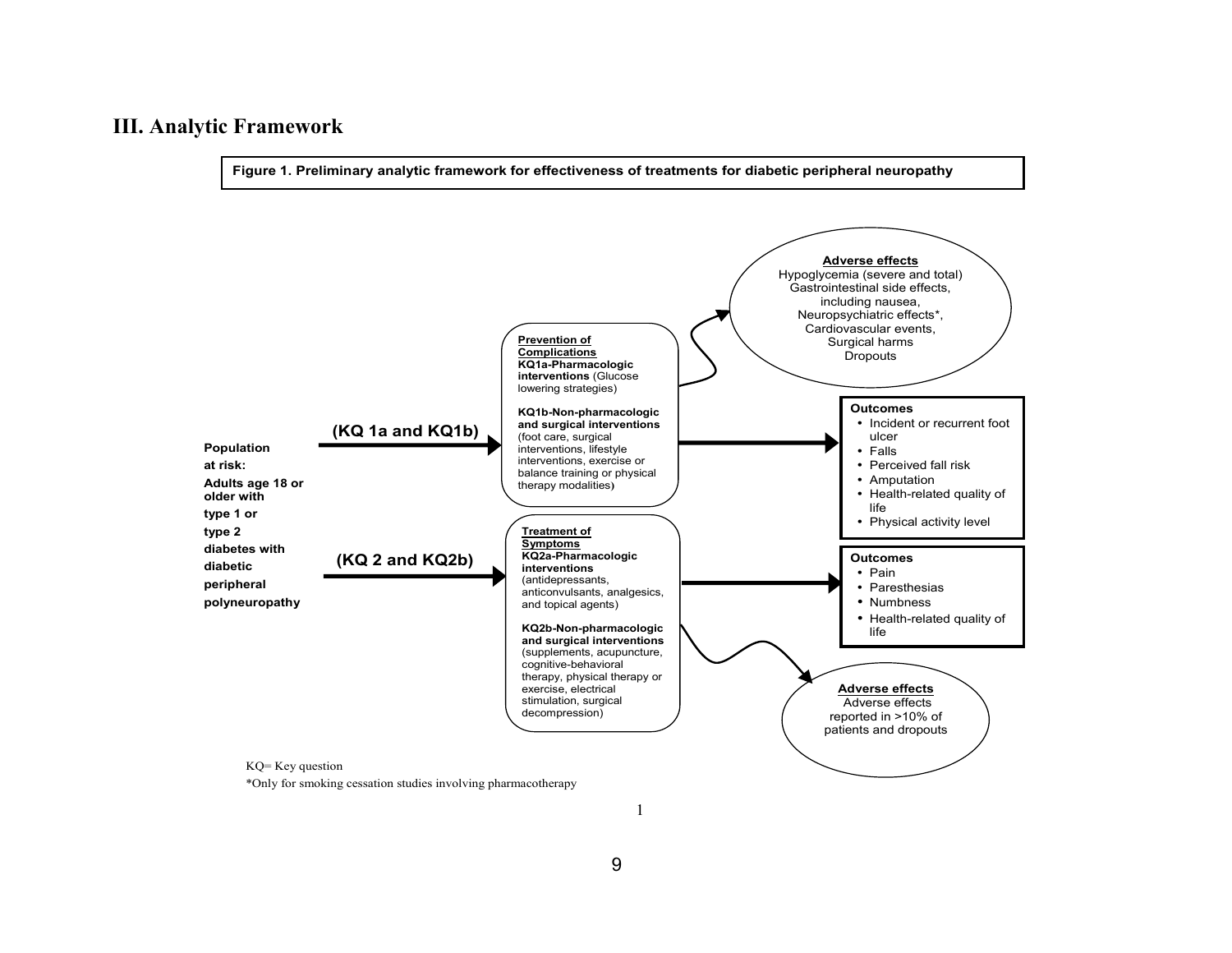### **IV. Methods**

#### **A.** #**Criteria for Inclusion/Exclusion of Studies in the Review**

Inclusion and exclusion criteria are provided in Table A, based on the PICOTS framework described above.

| Table A. McNusion/Exclusion Chiena                       |                                                                                                                                                             |                                                                                                                                                                |
|----------------------------------------------------------|-------------------------------------------------------------------------------------------------------------------------------------------------------------|----------------------------------------------------------------------------------------------------------------------------------------------------------------|
|                                                          | <b>KQ1a(Pharmacologic treatments)</b><br>KQ1b(Non-pharmacologic treatments)<br>For prevention of DPN Complications                                          | <b>KQ2a(Pharmacologic treatments)</b><br>KQ2b(Non-pharmacologic<br>treatments)<br>For treatment of DPN Symptoms                                                |
| <b>Study design</b>                                      | Systematic review: We will evaluate recent<br>systematic reviews and include those of very<br>high quality, with updates with primary studies<br>as needed. | Systematic review: We will evaluate<br>recent systematic reviews and include<br>those of very high quality, with updates<br>with primary studies as needed.    |
|                                                          | Randomized controlled trials, at least 10<br>patients, non-randomized studies with a<br>concurrent comparison group (KQ1a &b)                               | Parallel or crossover randomized<br>controlled trials, at least 10 patients (for<br>studies of drugs, and other studies<br>where blinding is possible, we will |
|                                                          | We will exclude crossover randomized<br>controlled trials, case series, case reports, and<br>meeting abstracts                                              | exclude studies if patients and<br>researchers assessing the outcomes<br>are not blinded.)                                                                     |
|                                                          |                                                                                                                                                             | We will exclude non-randomized<br>studies, case series, case reports, and<br>meeting abstracts                                                                 |
| Timing                                                   | Studies for KQ1a must have at least 3 months<br>of follow-up                                                                                                | Studies must have 3 weeks or more of<br>follow up                                                                                                              |
| <b>Comparisons</b><br>(Pharmacological<br>interventions) | We will include monotherapy and combination therapy comparisons (KQ1a & 2a).                                                                                |                                                                                                                                                                |
| Language                                                 | Studies must be published in English                                                                                                                        |                                                                                                                                                                |
| <b>PICOTS</b>                                            | Each study must address a population, intervention, comparator, and outcome listed<br>under PICOTs in Section II of this document.                          |                                                                                                                                                                |

 **Table A: Inclusion/Exclusion Criteria** 

#### **Searching for the Evidence: Literature Search Strategies for Identification of Relevant Studies to Answer the Key Questions:**

We will initially search for systematic reviews, and for areas where high-quality reviews exist in English, will identify and assess recent relevant (last 5 years) systematic reviews for quality using the ROBIS tool.<sup>36</sup> We selected 5 years since the American Academy of Neurology guideline was published in 2011. Based on this quality assessment, relevance, and availability of outcome tables, we will choose systematic reviews as the primary source for these portions of the review. We will use the data abstraction results from this review for the included studies and supplement with additional data abstraction for any outcomes not included in the systematic review. We will also hand search other recent (last 5 years) relevant reviews to identify any additional articles.

For portions of the review where we are using previous systematic reviews, we will update the searches using the search strategy from the identified SRs; our searches will also cover the year before the SR end date. If the SRs included unpublished data from websites, we will include these data and perform updated searches on those websites. We will also abstract any additional outcomes not included in the SRs (paresthesias, health-related quality of life).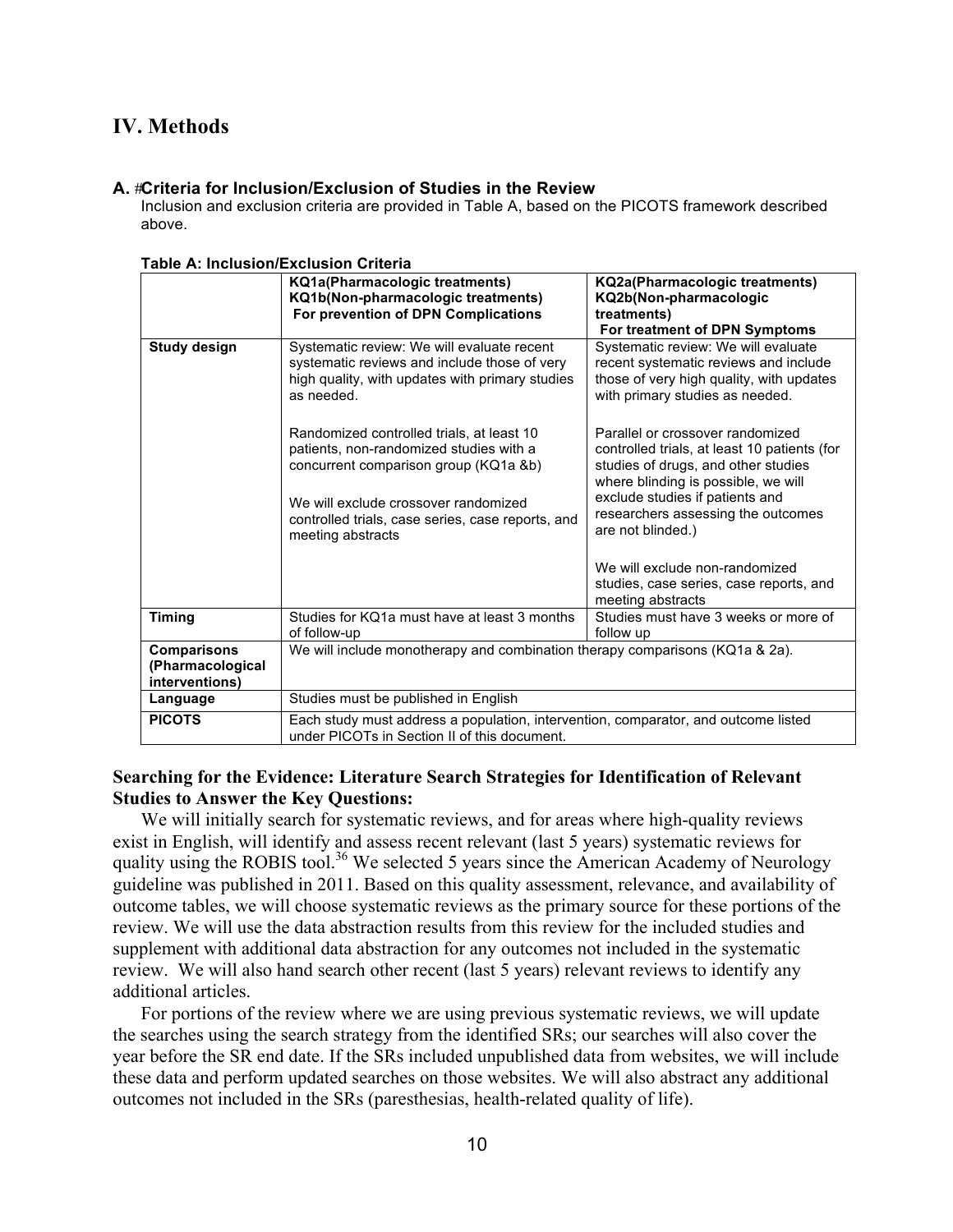For portions of the review where we are not using previous systematic reviews, we will search the following databases for primary studies: MEDLINE®, Embase®, and the Cochrane Central Register of Controlled Trials. We will develop a search strategy for MEDLINE, accessed via PubMed, based on an analysis of the medical subject headings (MeSH) terms for all potential relevant publications and text words of key articles identified a priori. We will also review the reference lists of each included article, and related systematic reviews. The search will be updated during the peer review process. Our preliminary search strategy for MEDLINE is shown in Appendix A.

Additionally, we will search clinicaltrials.gov to identify any relevant ongoing trials. We will review the Scientific Information Packets provided by the device manufacturers (Appendix B). We will use DistillerSR (Evidence Partners, 2010) to manage the screening process. DistillerSR is a web-based database management program that manages all levels of the review process. All applicable citations identified by the search strategies are uploaded to the system and reviewed in the following manner:

**i. Abstract screening**: Two reviewers will independently review abstracts, which will be excluded if both reviewers agree that the article meets one or more of the exclusion criteria listed in Table 1. Differences between reviewers regarding abstract eligibility will be tracked and resolved through consensus adjudication. Relevant reviews, including systematic reviews and meta-analyses, will be tagged for a references list search.

**ii. Full-text screening**: Citations promoted on the basis of abstract screen will undergo another independent parallel review using full-text of the articles to determine eligibility. Any differences regarding study inclusion will be tracked and resolved through consensus adjudication.

 **Data Abstraction and Data Management**: Where possible we will use standardized forms from prior systematic reviews for data extraction. As for all forms (screening, assessment and abstraction), we will pilot test forms to identify any changes in instructions or forms needed to ensure completeness and accuracy of data collection.

Each article will undergo double review by the study investigators for data abstraction. The second reviewer will confirm the first reviewer's abstracted data for completeness and accuracy. Reviewer pairs will be formed to include personnel with both clinical and methodological expertise. A third reviewer will audit a random sample of articles to ensure consistency in the data abstraction of the articles.

Articles referring to the same study will be abstracted on a single review form if reporting the same data or on separate forms if necessary with clear information that the results should be interpreted as from the same study. We may contact the authors of the included studies for additional data, if necessary.

For all studies, reviewers will extract information on general study characteristics (e.g., study design, study period, and follow-up), eligibility criteria, study participants (e.g., age, gender, race/ethnicity, body mass index, comorbidities, etc.), interventions (including adherence by study participants), outcome measures and the method of ascertainment, and the results of each outcome, including measures of variability. We will also collect data on outcomes for the subgroups of interest, including age, sex, race/ethnicity, and BMI.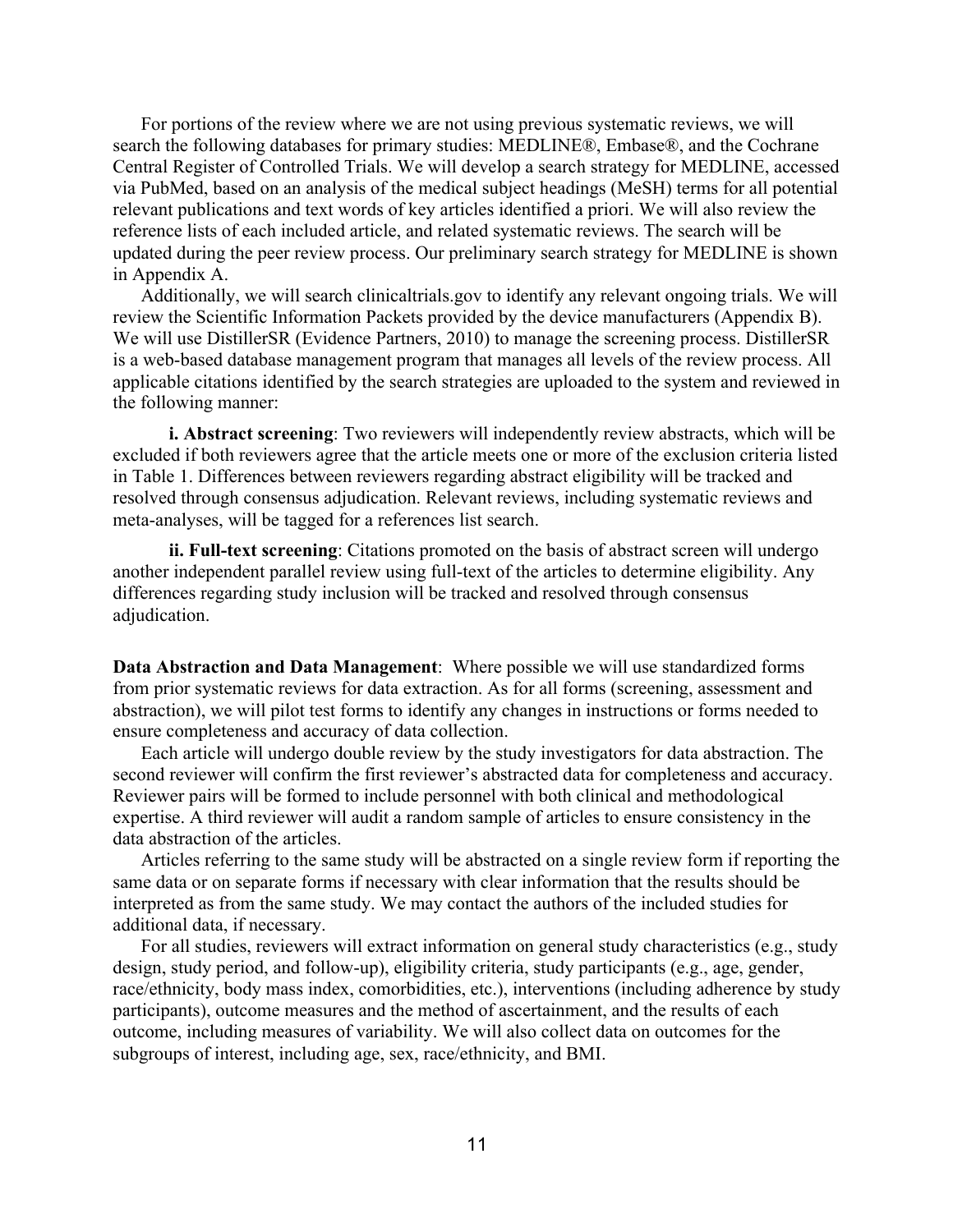We will complete the data abstraction process using forms created in Excel (Microsoft, Redmond, WA). The Excel files will be used to maintain the data and to create detailed evidence tables and summary tables.

- **B. Assessment of Methodological Risk of Bias of Individual Studies:** The assessment of risk of bias of included RCTs of treatment interventions will be conducted independently and in duplicate using the Cochrane Collaboration's Risk of Bias Tool.<sup>37</sup> For non-randomized studies, we will use the Cochrane Risk Of Bias Assessment Tool for Non-Randomized Studies of Interventions (ACROBAT-NRSI).<sup>38</sup> Differences between reviewers will be resolved through consensus adjudication. As described in Section A. we will assess systematic reviews with ROBIS and, where possible, will use the risk of bias assessment of primary studies conducted by those systematic reviews.
- **E. Data Synthesis:** For each Key Question, we will create a set of detailed evidence tables containing all information extracted from eligible studies, including, as possible, those from the prior SRs. We will conduct meta-analyses when there are sufficient data (at least three studies) and studies are sufficiently homogenous with respect to key variables (population characteristics, study duration, and intervention). We will consider the results of individual studies included in the prior reports as well as those from newly-identified studies in this report. Randomized controlled trials and nonrandomized studies will be analyzed separately. Statistical significance (will be set at a two sided alpha of 0.05). All studies, including those that are not amenable to pooling, will be summarized qualitatively.

We will evaluate for statistical heterogeneity among studies using an  $I^2$  statistic, and anticipate statistical heterogeneity. A value greater than 50% will be considered to have substantial statistical heterogeneity. If we find substantial heterogeneity, we will attempt to determine potential reasons by conducting meta-regression if covariate information (e.g., age, sex) is available.

For sparse data meta-analysis we will employ the Peto Odds ratio method when event rates are less than 1 percent. When between event rates are between 5-10%, substantial differences between the N of two arms, or when effect size is large, dichotomous data will be meta-analyzed using the Mantel-Haenszel method without continuity correction. Dichotomous data with zero values in both arms will not be included in meta-analyses. All meta-analyses will be conducted using STATA (College Station, TX). For questions and outcomes where new primary studies are identified, we will make decisions about need for new meta-analyses per Robinson et al.<sup>39</sup>

F. ! Grading the Strength of Evidence (SOE) for Major Comparisons and Outcomes: At the completion of our review, two reviewers will independently grade the strength of evidence on key outcomes, including falls, pain, and health-related quality of life by adapting an evidence grading scheme recommended by the Methods Guide for Conducting Comparative Effectiveness Reviews. Conflicts will be resolved through consensus or third-party adjudication. We will consider the five required domains: study limitations, directness, consistency, precision, and reporting bias of the evidence body. Additional domains (plausible confounding, dose-response, and magnitude of effect) will be considered where applicable. We will classify evidence pertaining to the Key Questions into four categories: (1) "high" strength of evidence (indicating high confidence that the evidence reflects the true

effect and further research is very unlikely to change our confidence in the estimate of the effect);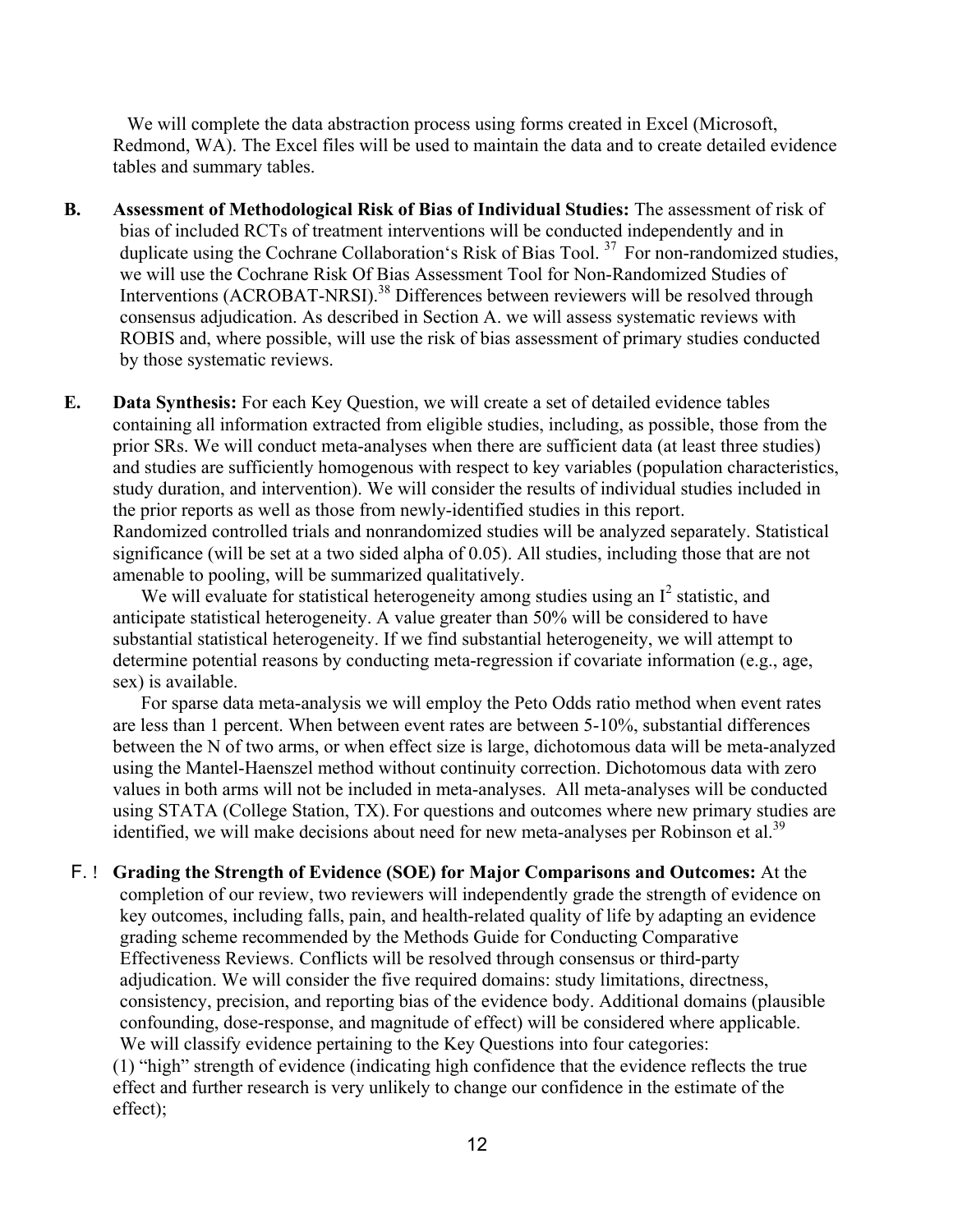(2) "moderate" strength of evidence (indicating moderate confidence that the evidence reflects the true effect but further research could change our confidence in the estimate of the effect and may change the estimate);

(3) "low" strength of evidence (indicating low confidence that the evidence reflects the true effect and further research is likely to change our confidence in the estimate of the effect and is likely to change the estimate); and

(4) "insufficient" strength of evidence (indicating evidence is unavailable or the body of evidence has unacceptable deficiencies, precluding reaching a conclusion).

For questions and outcomes where new primary studies are identified, we will make decisions about need for new evidence grading per Robinson et al.<sup>39</sup>

G. **Assessing Applicability:** We will consider elements of the PICOTS framework when evaluating the applicability of evidence to answer our key questions as recommended in the Methods Guide for Comparative Effectiveness Reviews of Interventions. We will consider how important population characteristics (age, gender, race, ethnicity, duration and severity of diabetes), and intervention features (co-interventions) may cause heterogeneity of treatment effects and affect generalizability of the findings.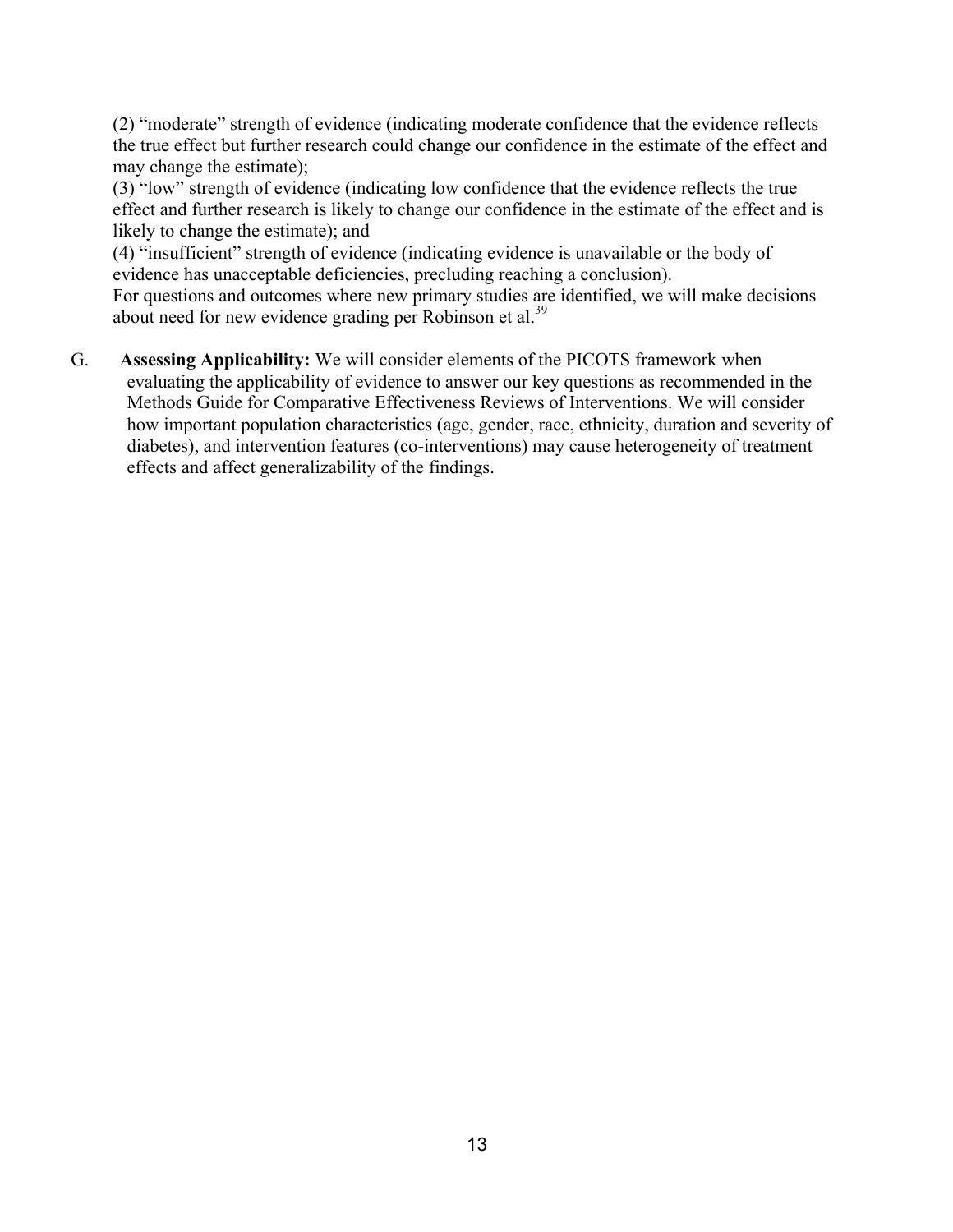### **V. References**

1. Centers for Disease Control and Prevention. National Diabetes Statistics Report: Estimates of Diabetes and Its Burden in the United States, 2014. Atlanta, GA: U.S. Department of Health and Human Services; 2014.

2. Griebeler ML, Morey-Vargas OL, Brito JP, et al. Pharmacologic interventions for painful diabetic neuropathy: An umbrella systematic review and comparative effectiveness network meta-analysis. Ann Intern Med. 2014 Nov 4;161(9):639-49. PMID: 25364885.

3. Feldman EL. Clinical manifestations and diagnosis of diabetic polyneuropathy. 2015. http://www.uptodate.com/contents/clinical-manifestations-and-diagnosis-of-diabeticpolyneuropathy#H1.

4. PJ D, KM K, JL K, et al. The prevalence by staged severity of various types of diabetic neuropathy, retinopathy, and nephropathy in a population-based cohort: the Rochester Diabetic Neuropathy Study. Neurology. 1993;43(4):817-24.

5. Tesfaye S, Boulton AJ, Dyck PJ, et al. Diabetic neuropathies: update on definitions, diagnostic criteria, estimation of severity, and treatments. Diabetes Care. 2010 Oct;33(10):2285- 93. PMID: 20876709.

6. Abbott CA, Malik RA, van Ross ER, et al. Prevalence and characteristics of painful diabetic neuropathy in a large community-based diabetic population in the U.K. Diabetes Care. 2011 Oct;34(10):2220-4. PMID: 21852677.

7. Bansal D, Badhan Y, Gudala K et al. Ruboxistaurin for the treatment of diabetic peripheral neuropathy: a systematic review of randomized clinical trials. Diabetes Metab J. 2013;37(5):375- 84.

8. Chalk C, Benstead TJ, Moore F. Aldose reductase inhibitors for the treatment of diabetic polyneuropathy. Cochrane Database Syst Rev. 2007(4):CD004572. PMID: 17943821.

9. Mirza N, Cornblath DR, Hasan S, et al. Alpha-lipoic acid for diabetic peripheral neuropathy (Protocol). Cochrane Database of Systematic Reviews. 2005(4):CD005492.

10. Mallik S, Kallis C, Lunn MPT, et al. Gangliosides for the treatment of diabetic peripheral neuropathy (Protocol) Cochrane Database of Systematic Reviews. 2014(3):CD011028.

11. Li Y, Fang D, Tian H, et al. Prostaglandin E1 for diabetic neuropathy (Protocol). Database of Systematic Reviews. 2006(2):CD006051.

12. Martin CL, Albers J, Herman WH, et al. Neuropathy among the diabetes control and complications trial cohort 8 years after trial completion. . Diabetes Care. 2006;2006(29):340-40. 13. Wiggin TD, Sullivan KA, Pop-Busui R, et al. Elevated triglycerides correlate with progression of diabetic neuropathy. Diabetes Care. 2009;58(7):1634-40.

14. Wu S, Cao X, He R, et al. Detrimental impact of hyperlipidemia on the peripheral nervous system: A novel target of medical epidemiological and fundamental research study. Neural Regen Res. 2012 Feb 15;7(5):392-9. PMID: 25774180.

15. Julka IS, Alvaro M, Kumar D. Beneficial effects of electrical stimulation on neuropathic symptoms in diabetes patients. J Foot Ankle Surg. 1998 May-Jun;37(3):191-4. PMID: 9638542.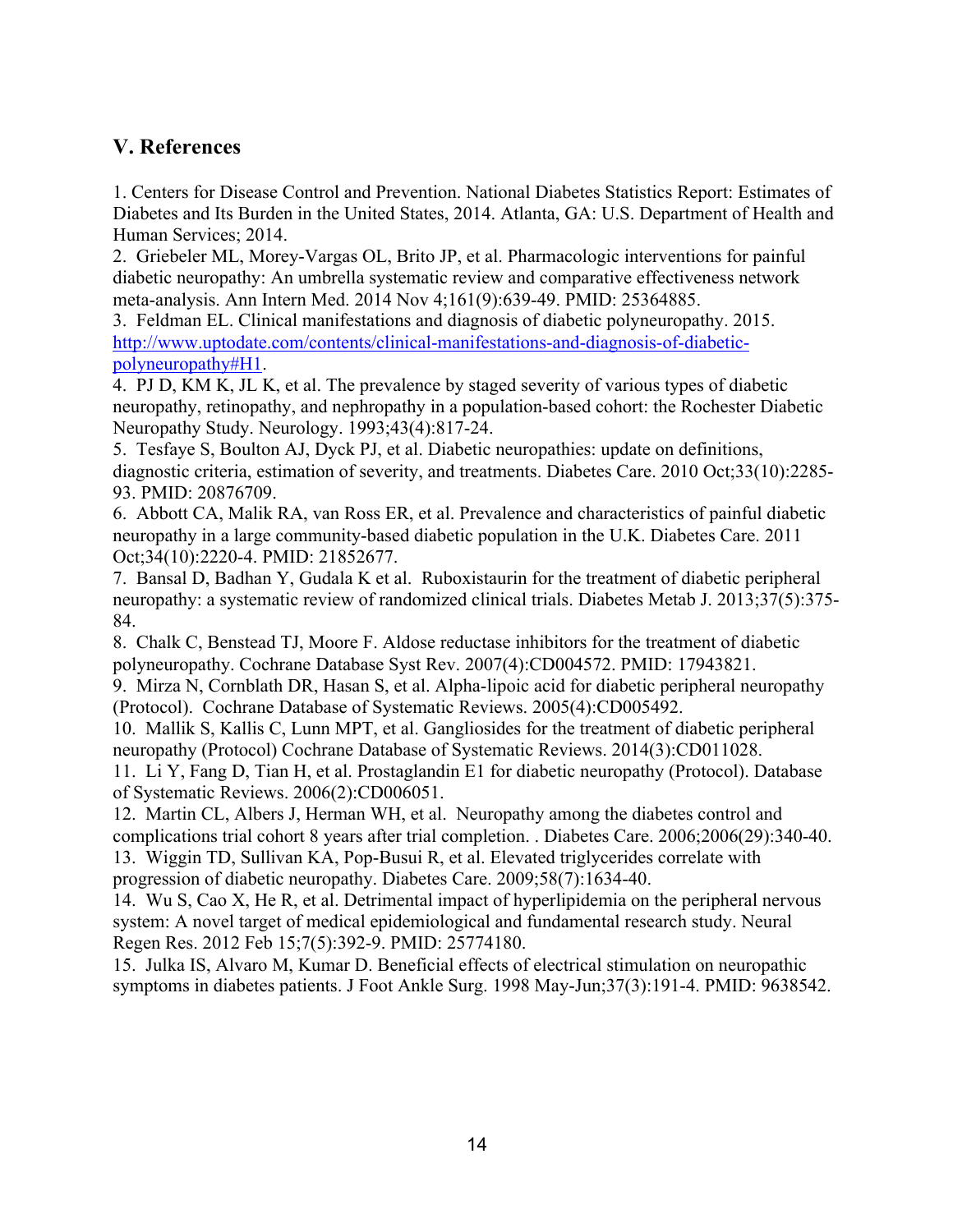16. Shojania KG, Ranji SR, McDonald KM, et al. Effects of quality improvement strategies for type 2 diabetes on glycemic control: a meta-regression analysis. JAMA. 2006 Jul 26;296(4):427- 40. PMID: 16868301.

17. Callaghan BC, Little AA, Feldman EL, et al. Enhanced glucose control for preventing and treating diabetic neuropathy. Cochrane Database Syst Rev. 2012;6:CD007543. PMID: 22696371.

18. Streckmann F, Zopf EM, Lehmann HC, et al. Exercise intervention studies in patients with peripheral neuropathy: a systematic review. Sports Med. 2014 Sep;44(9):1289-304. PMID: 24927670.

19. Hijmans JM, Geertzen JH, Dijkstra PU, et al. A systematic review of the effects of shoes and other ankle or foot appliances on balance in older people and people with peripheral nervous system disorders. Gait Posture. 2007 Feb;25(2):316-23. PMID: 16687248.

20. van Netten JJ, Price PE, Lavery LA, et al. Prevention of foot ulcers in the at-risk patient with diabetes: a systematic review. Diabetes Metab Res Rev. 2015 Sep 5PMID: 26340966.

21. Bril V, England JD, Franklin GM, et al. Evidence-based guideline: treatment of painful diabetic neuropathy--report of the American Association of Neuromuscular and

Electrodiagnostic Medicine, the American Academy of Neurology, and the American Academy of Physical Medicine & Rehabilitation. Muscle Nerve. 2011 Jun;43(6):910-7. PMID: 21484835.

22. Mahoney JM, Vardaxis V, Moore JL, et al. Topical ketamine cream in the treatment of painful diabetic neuropathy: a randomized, placebo-controlled, double-blind initial study. J Am Podiatr Med Assoc. 2012 May-Jun;102(3):178-83. PMID: 22659759.

23. Campbell CM, Kipnes MS, Stouch BC, et al. Randomized control trial of topical clonidine for treatment of painful diabetic neuropathy. Pain. 2012 Sep;153(9):1815-23. PMID: 22683276. 24. Toth C, Mawani S, Brady S, et al. An enriched-enrolment, randomized withdrawal, flexibledose, double-blind, placebo-controlled, parallel assignment efficacy study of nabilone as adjuvant in the treatment of diabetic peripheral neuropathic pain. Pain. 2012 Oct;153(10):2073- 82. PMID: 22921260.

25. Shaibani AI, Pope LE, Thisted R, et al. Efficacy and safety of dextromethorphan/quinidine at two dosage levels for diabetic neuropathic pain: a double-blind, placebo-controlled, multicenter study. Pain Med. 2012 Feb;13(2):243-54. PMID: 22314263.

26. National Institute for Health and Care Excellence.Neuropathic pain: the pharmacological management of neuropathic pain in adults in non-specialist settings. UK: NICE;. 2013.

27. Chaudhry V, Russell J, A. B. Decompressive surgery of lower limbs for symmetrical diabetic peripheral neuropathy. Cochrane Database of Systematic Reviews. 2008(3):CD006152. 28. Derry S, Wiffen PJ, Aldington D, et al. Nortriptyline for neuropathic pain in adults. Cochrane Database Syst Rev. 2015;1:CD011209. PMID: 25569864.

29. Finnerup NB, Attal N, Haroutounian S, et al. Pharmacotherapy for neuropathic pain in adults: a systematic review and meta-analysis. Lancet Neurol. 2015 Feb;14(2):162-73. PMID: 25575710.

30. Lunn MP, Hughes RA, Wiffen PJ. Duloxetine for treating painful neuropathy, chronic pain or fibromyalgia. Cochrane Database Syst Rev. 2014;1:CD007115. PMID: 24385423.

31. Moore RA, Straube S, Wiffen PJ, et al. Pregabalin for acute and chronic pain in adults. Cochrane Database Syst Rev. 2009(3):CD007076. PMID: 19588419.

32. Snedecor SJ, Sudharshan L, Cappelleri JC, et al. Systematic review and meta-analysis of pharmacological therapies for painful diabetic peripheral neuropathy. Pain Pract. 2014 Feb;14(2):167-84. PMID: 23534696.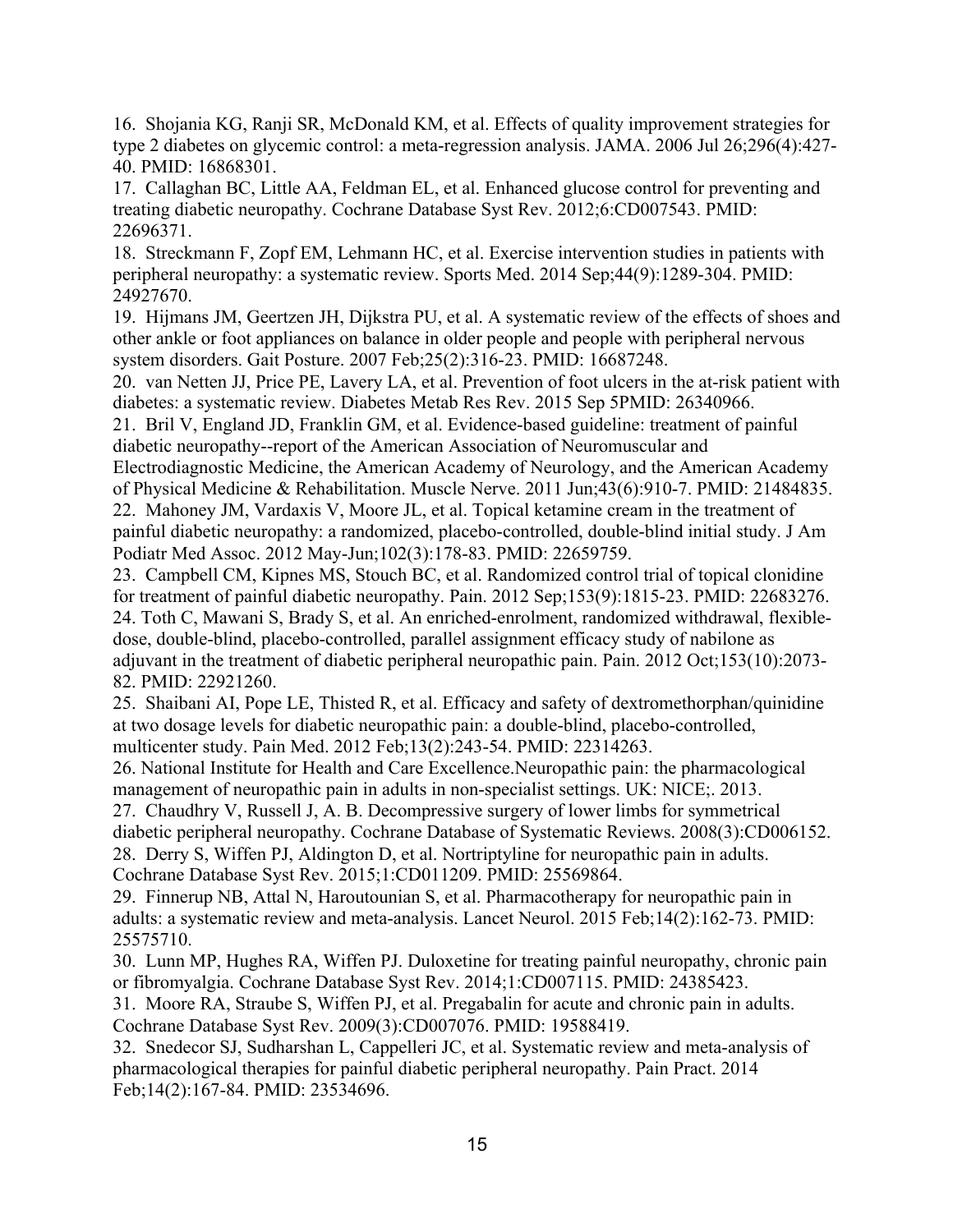33. Griebeler ML, Tsapas A, Brito JP, et al. Pharmacologic interventions for painful diabetic neuropathy: an umbrella systematic review and comparative effectiveness network meta-analysis (Protocol). Syst Rev. 2012;1:61. PMID: 23198755.

34. Lunn MP, Hughes RA, Wiffen PJ. Duloxetine for treating painful neuropathy or chronic pain. Cochrane Database Syst Rev. 2009(4):CD007115. PMID: 19821395.

35. Derry S, Wiffen PJ, Aldington D, et al. Nortriptyline for neuropathic pain in adults. Cochrane Database Syst Rev. 2015;1:CD011209. PMID: 25569864.

36. Whiting P, Savovic J, Higgins JP, et al. ROBIS: A new tool to assess risk of bias in systematic reviews was developed. J Clin Epidemiol. 2015 Jun 16PMID: 26092286.

37. Higgins JPT GSe. Cochrane handbook for systemic reviews of interventions Version 5.1.0. The Cochrane Collaboration. 2011;Oxford, England.; Available from: http://handbook.cochrane.org. .

38. Sterne JAC, Higgins JPT, NRSI RBobotdgfA-. A Cochrane Risk Of Bias Assessment Tool: for Non-Randomized Studies of Interventions (ACROBATNRSI), Version 1.0.0, 24 September 2014. Available from http://www.riskofbias.info 2014.

39. Robinson KA, Chou R, Berkman ND, et al. Twelve recommendations for integrating existing systematic reviews into new reviews: EPC guidance. J Clin Epidemiol. 2015 Aug 7PMID: 26261004.

## **VI. Definition of Terms**

If not applicable, simply make a note to that effect.

### VII. Summary of Protocol Amendments

If we need to amend this protocol, we will give the date of each amendment, describe the change and give the rationale in this section. Changes will not be incorporated into the protocol.

| <b>Section</b> |                                               | <b>Original Protocol Revised Protocol Rationale</b>                                                                                                                                                           |                                                                                                                                                                                                 |
|----------------|-----------------------------------------------|---------------------------------------------------------------------------------------------------------------------------------------------------------------------------------------------------------------|-------------------------------------------------------------------------------------------------------------------------------------------------------------------------------------------------|
|                |                                               |                                                                                                                                                                                                               | Based on the feedback<br>from AE and TOO, foot<br>ulcer and amputation<br>added as critical<br>outcomes for key<br>question 1.                                                                  |
|                | F. Grading the<br>Strength of<br>and Outcomes | At the completion of<br>our review, two<br>Evidence (SOE) for reviewers will<br>Major Comparisons independently grade<br>on key outcomes,<br>including falls, pain,<br>and health-related<br>quality of life. | Two additional<br>outcomes were<br>identified as critical<br>outcomes to be graded outcomes have been<br>the strength of evidence for the strength of<br>evidence: foot ulcer<br>and amputation |

## **VIII. Review of Key Questions**

AHRQ posted the key questions on the Effective Health Care Website for public comment. The EPC refined and finalized the key questions after review of the public comments, and input from Key Informants and the Technical Expert Panel (TEP). This input is intended to ensure that the key questions are specific and relevant.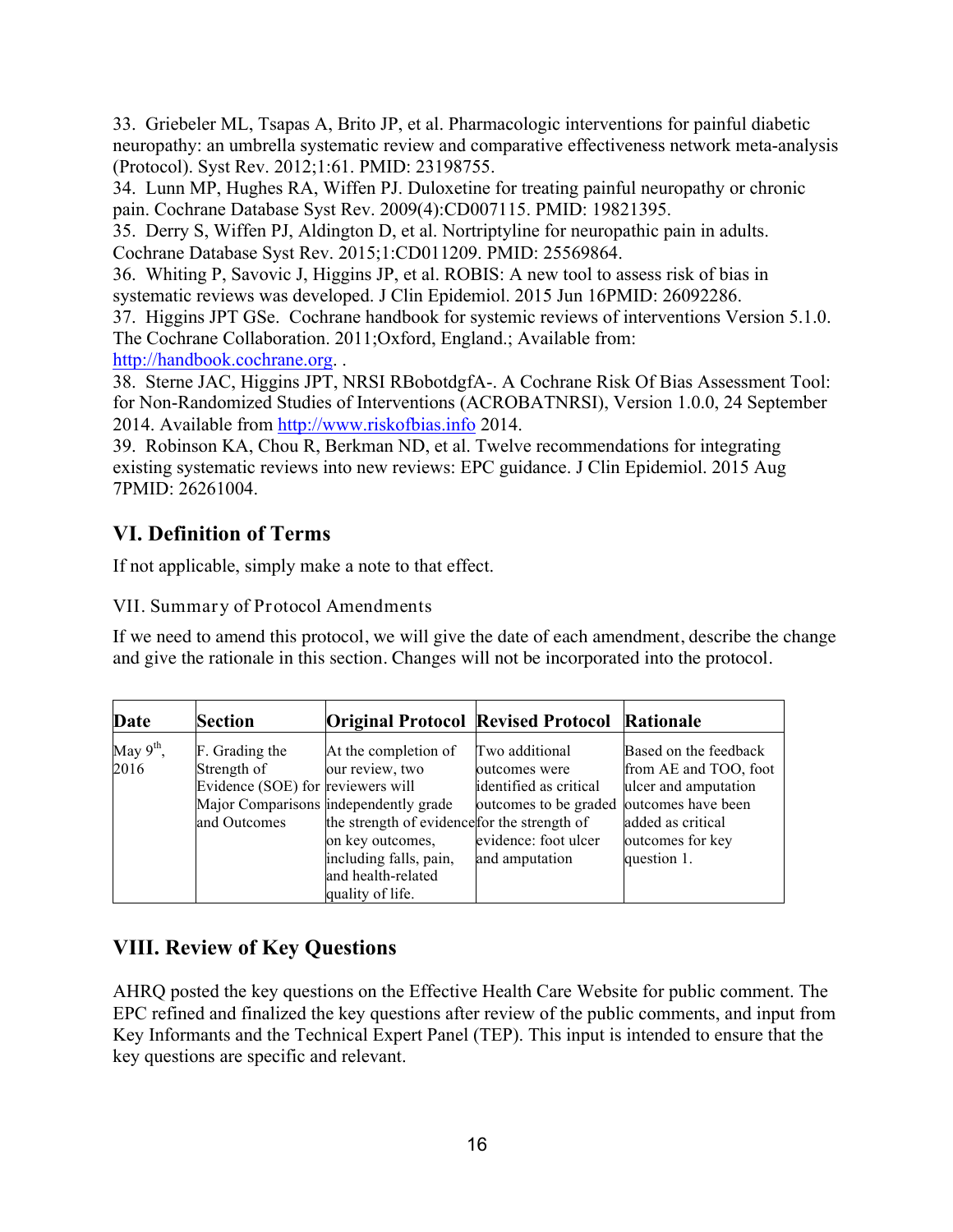## **IX. Key Informants**

Key Informants are the end users of research, including patients and caregivers, practicing clinicians, relevant professional and consumer organizations, purchasers of health care, and others with experience in making health care decisions. Within the EPC program, the Key Informant role is to provide input into identifying the Key Questions for research that will inform healthcare decisions. The EPC solicits input from Key Informants when developing questions for systematic review or when identifying high priority research gaps and needed new research. Key Informants are not involved in analyzing the evidence or writing the report and have not reviewed the report, except as given the opportunity to do so through the peer or public review mechanism.

Key Informants must disclose any financial conflicts of interest greater than \$10,000 and any other relevant business or professional conflicts of interest. Because of their role as end-users, individuals are invited to serve as Key Informants and those who present with potential conflicts may be retained. The TOO and the EPC work to balance, manage, or mitigate any potential conflicts of interest identified.

## **X. Technical Experts**

Technical Experts constitute a multi-disciplinary group of clinical, content, and methodological experts who provide input in defining populations, interventions, comparisons, or outcomes and identify particular studies or databases to search. They are selected to provide broad expertise and perspectives specific to the topic under development. Divergent and conflicting opinions are common and perceived as health scientific discourse that results in a thoughtful, relevant systematic review. Therefore study questions, design, and methodological approaches do not necessarily represent the views of individual technical and content experts. Technical Experts provide information to the EPC to identify literature search strategies and recommend approaches to specific issues as requested by the EPC. Technical Experts do not do analysis of any kind nor do they contribute to the writing of the report. They have not reviewed the report, except as given the opportunity to do so through the peer or public review mechanism.

Technical Experts must disclose any financial conflicts of interest greater than \$10,000 and any other relevant business or professional conflicts of interest. Because of their unique clinical or content expertise, individuals are invited to serve as Technical Experts and those who present with potential conflicts may be retained. The TOO and the EPC work to balance, manage, or mitigate any potential conflicts of interest identified.

## **XI. Peer Reviewers**

Peer reviewers are invited to provide written comments on the draft report based on their clinical, content, or methodological expertise. The EPC considers all peer review comments on the draft report in preparation of the final report. Peer reviewers do not participate in writing or editing of the final report or other products. The final report does not necessarily represent the views of individual reviewers. The EPC will complete a disposition of all peer review comments. The disposition of comments for systematic reviews and technical briefs will be published three months after the publication of the evidence report.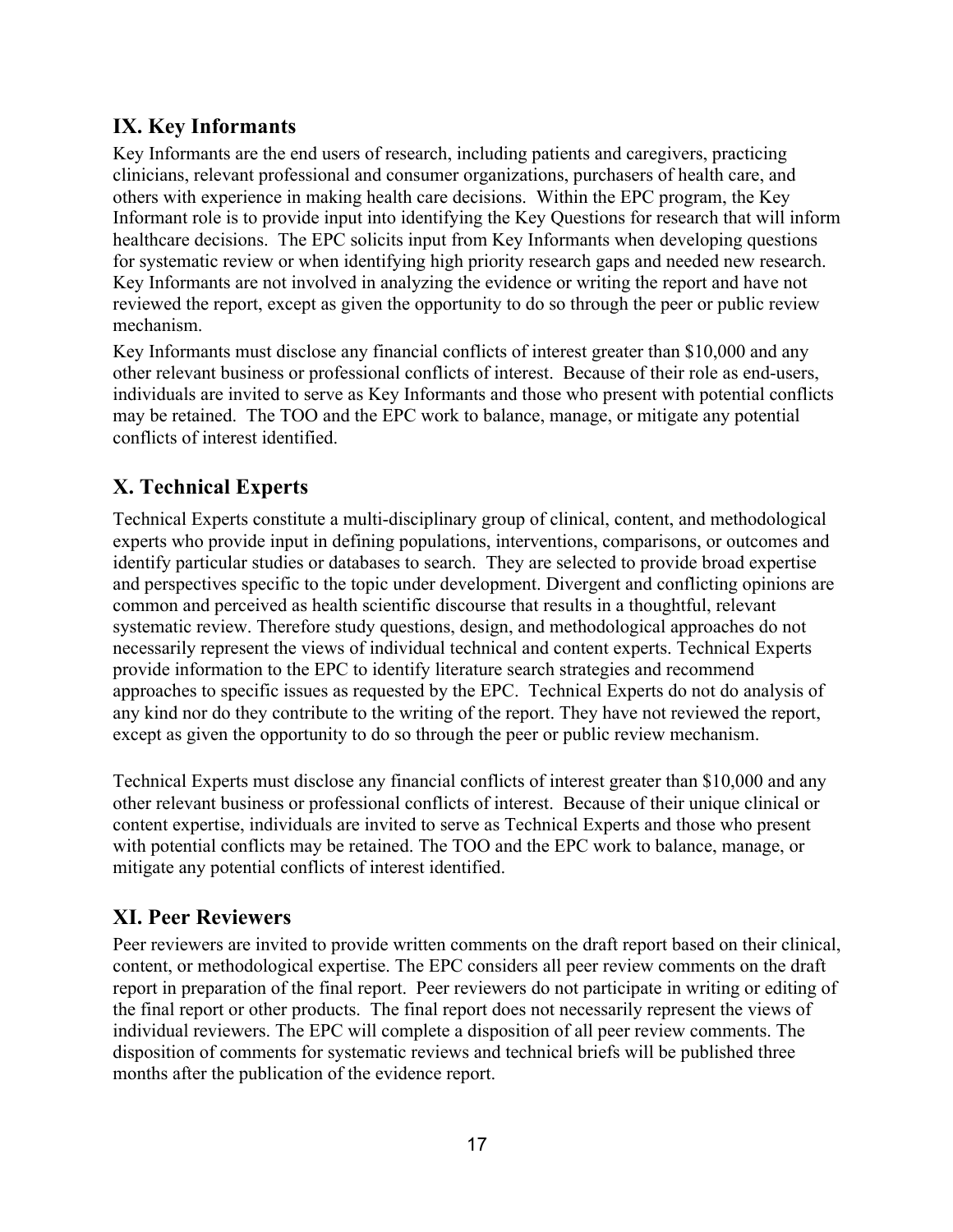Potential Peer Reviewers must disclose any financial conflicts of interest greater than \$10,000 and any other relevant business or professional conflicts of interest. Invited Peer Reviewers may not have any financial conflict of interest greater than \$10,000. Peer reviewers who disclose potential business or professional conflicts of interest may submit comments on draft reports through the public comment mechanism.

## **XII. EPC Team Disclosures**

EPC core team members must disclose any financial conflicts of interest greater than \$1,000 and any other relevant business or professional conflicts of interest. Related financial conflicts of interest that cumulatively total greater than \$1,000 will usually disqualify EPC core team investigators.

## **XIII. Role of the Funder**

This project was funded under Contract No. 290-2015-00006I from the Agency for Healthcare Research and Quality, U.S. Department of Health and Human Services. The Task Order Officer reviewed contract deliverables for adherence to contract requirements and quality. The authors of this report are responsible for its content. Statements in the report should not be construed as endorsement by the Agency for Healthcare Research and Quality or the U.S. Department of Health and Human Services.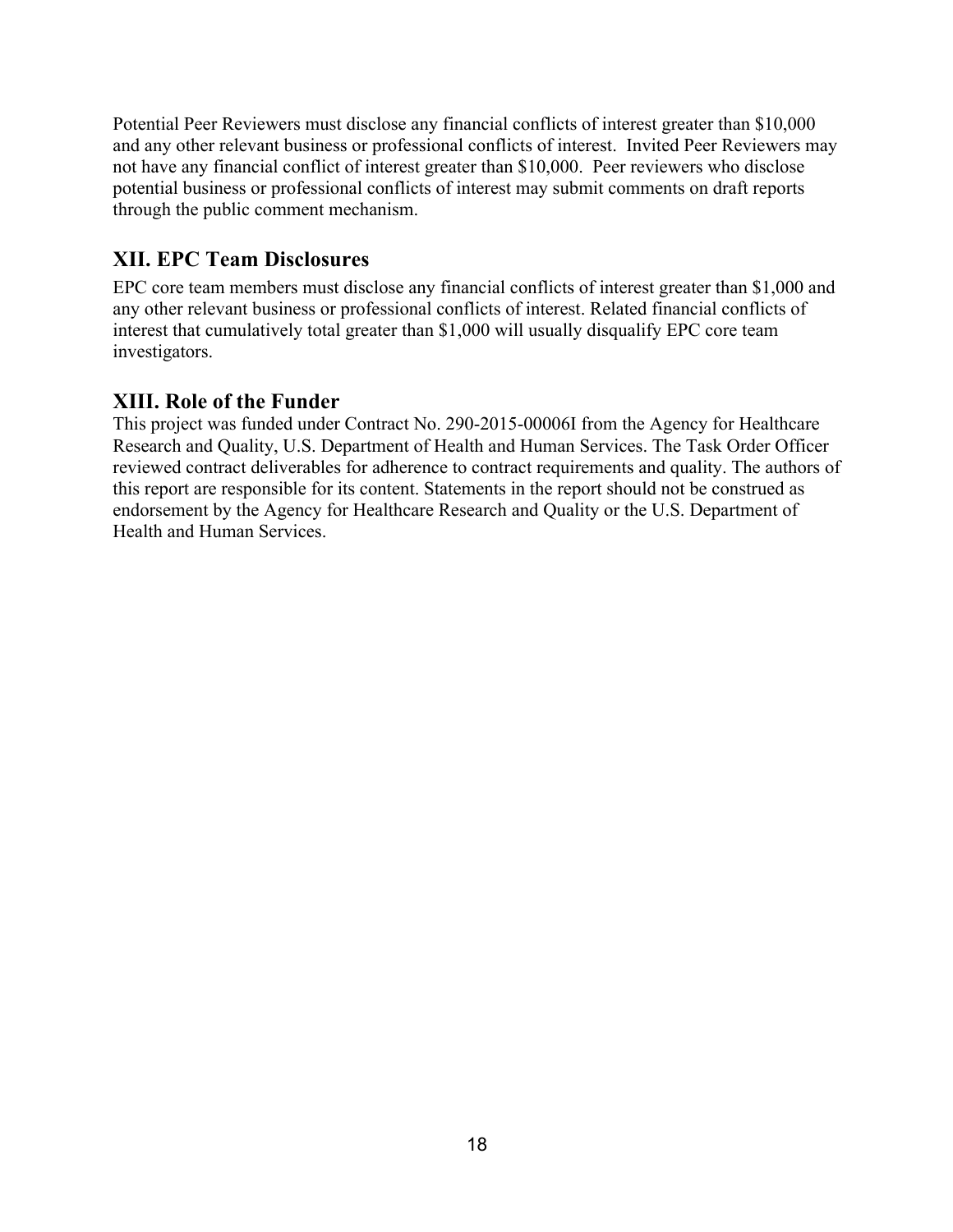# **Appendixes**

## **Appendix A - Search Strategy - PubMed**

| A (diabetes neuropathy)                                                                                                                                                                                                                                                                                                                                      | B (Interventions for KQ1 and 2)                                                                                                                                                                                                                                                                                                                                                                                                                                                                                                                                                                                                                                                                                                                                                         |
|--------------------------------------------------------------------------------------------------------------------------------------------------------------------------------------------------------------------------------------------------------------------------------------------------------------------------------------------------------------|-----------------------------------------------------------------------------------------------------------------------------------------------------------------------------------------------------------------------------------------------------------------------------------------------------------------------------------------------------------------------------------------------------------------------------------------------------------------------------------------------------------------------------------------------------------------------------------------------------------------------------------------------------------------------------------------------------------------------------------------------------------------------------------------|
| diabetes mellitus[mh] OR diabetes [tiab]<br><b>AND</b><br>peripheral nervous system diseases [mh] OR<br>"Peripheral Nerve Diseases"[tiab] OR<br>"Peripheral Nerve Diseases"[tiab] OR<br>neuropathy[tiab] OR Polyneuropathy[tiab] OR<br>"Peripheral Nerve Disease"[tiab] OR<br>neuropathies[tiab] OR Polyneuropathies[tiab]<br>OR "PNS disease"[tiab] OR "PNS | "hypoglycemic agents"[mh] OR Hypoglycemic[tiab] OR hypoglycaemic [tiab]<br>OR antidiabetic[tiab] OR Antihyperglycemic[tiab] OR "insulin infusion<br>systems"[MeSH Terms] OR insulin [tiab] OR "glycemic control"[tiab] OR<br>"glycaemic control"[tiab] OR "metformin"[mh] or "thiazolidinediones"[mh] or<br>"glipizide"[mh] or "glyburide"[mh] OR "Dipeptidyl-Peptidase IV Inhibitors"[mh]<br>OR "Glucagon-Like Peptide 1"[mh] OR biguanide*[tiab] OR metformin[tiab] OR<br>thiazolidinedione*[tiab] or pioglitazone[tiab] OR rosiglitazone[tiab] OR<br>sulfonylurea*[tiab] or sulphonylurea*[tiab] OR glipizide[tiab] OR glyburide[tiab]<br>OR glimepiride[tiab] OR glibenclamide[tiab] OR "insulin secretagogues"[tiab]<br>OR sitagliptin*[tiab] OR saxagliptin*[tiab] OR dpp-4[tiab] |
| diseases"[tiab]<br><b>OR</b><br>"Diabetic Neuropathies" [MH] OR<br>neuropathy[tiab] OR "diabetic polyneuropathy"<br>[tiab]                                                                                                                                                                                                                                   | OR(exercise [mh]) OR ((exercise[tiab] or exercises[tiab]) AND (program[tiab]<br>OR programs[tiab] OR intervention [tiab] OR interventions [tiab] OR balance<br>[tiab] OR coordination[tiab] OR coordinations[tiab] OR aerobic[tiab] OR<br>isometric[tiab] OR therapy OR strength[tiab] OR endurance[tiab] OR<br>endurances[tiab] OR running[tiab] OR walking [tiab] OR cycle[tiab] OR<br>treadmill[tiab] OR stair[tiab])))                                                                                                                                                                                                                                                                                                                                                              |
|                                                                                                                                                                                                                                                                                                                                                              | OR physical exertion[mh] OR ((physical [tiab]) AND (activity[tiab] OR<br>activities[tiab] OR fitness [tiab] OR therapy[tiab] OR exercise[tiab] OR<br>education[tiab] OR training[tiab] OR exertion[tiab] OR exertions[tiab] OR<br>effort[tiab] OR efforts[tiab])))                                                                                                                                                                                                                                                                                                                                                                                                                                                                                                                      |
|                                                                                                                                                                                                                                                                                                                                                              | OR Rehabilitation[mh] OR Rehabilitation[tiab]                                                                                                                                                                                                                                                                                                                                                                                                                                                                                                                                                                                                                                                                                                                                           |
|                                                                                                                                                                                                                                                                                                                                                              | OR (training [tiab] AND (aerobic [tiab] OR resistance[tiab] OR strength [tiab] OR<br>balance [tiab] OR endurance[tiab] OR endurances[tiab] OR weight[tiab]))                                                                                                                                                                                                                                                                                                                                                                                                                                                                                                                                                                                                                            |
|                                                                                                                                                                                                                                                                                                                                                              | Sports[mh] OR ((therapy[tiab] OR therapies[tiab]) AND (moving[tiab] OR<br>sports[tiab])))                                                                                                                                                                                                                                                                                                                                                                                                                                                                                                                                                                                                                                                                                               |
|                                                                                                                                                                                                                                                                                                                                                              | OR "Stair Navigation"[tiab] OR postural balance[mh] OR "postural stability"[tiab]<br>OR posture[mh] or posture[tiab] OR postures[tiab] or "postural control" [tiab] OR<br>muscle strength[mh] OR muscle strength[tiab] OR proprioception[mh] OR<br>Proprioception[tiab] OR))                                                                                                                                                                                                                                                                                                                                                                                                                                                                                                            |
|                                                                                                                                                                                                                                                                                                                                                              | OR Weight-Bearing[mh] OR WeightBearing[tiab]                                                                                                                                                                                                                                                                                                                                                                                                                                                                                                                                                                                                                                                                                                                                            |
|                                                                                                                                                                                                                                                                                                                                                              | OR "weight loss"[mh] OR "weight loss"[tiab] OR "Diet, Carbohydrate-<br>Restricted"[mh] OR diet[tiab] OR "smoking cessation"[mh] OR "smoking<br>cessation"[tiab] OR "lifestyle intervention"[tiab]                                                                                                                                                                                                                                                                                                                                                                                                                                                                                                                                                                                       |
|                                                                                                                                                                                                                                                                                                                                                              | OR "physical therapy"[tiab] OR" Physical Therapy Modalities"[mh] OR<br>Rehabilitation[mh] OR Rehabilitation[tiab]                                                                                                                                                                                                                                                                                                                                                                                                                                                                                                                                                                                                                                                                       |
|                                                                                                                                                                                                                                                                                                                                                              | OR (Acupuncture [MH])) OR ((acupuncture[tiab]) AND (injection[tiab] OR<br>therapy [tiab] points[tiab] OR therapy[tiab])))                                                                                                                                                                                                                                                                                                                                                                                                                                                                                                                                                                                                                                                               |
|                                                                                                                                                                                                                                                                                                                                                              | OR ("decompression, surgical"[mh] OR "surgical decompression"[tiab])) OR<br>"electric stimulation therapy"[mh]) OR (((neural [tiab] OR nerve[tiab] OR<br>therapy[tiab])) AND stimulation[tiab])) OR "TENS"[tiab])                                                                                                                                                                                                                                                                                                                                                                                                                                                                                                                                                                       |
|                                                                                                                                                                                                                                                                                                                                                              | OR (Cognitive therapy [mh] OR "Cognitive therapy" [tiab] OR "Cognitive<br>behavioral"[tiab] or "cognition therapy"[tiab] OR "cognitive Psychotherapy"[tiab]<br>OR "behavioral therapy"[tiab] OR "behavioral therapies"[tiab] OR "thioctic<br>acid"[mh] OR "lipoid acid"[tiab] OR "thioctic acid"[tiab] OR acetylcarnitine[mh]<br>OR Acetylcarnitine [tiab] OR "Acetyl-L-Carnitine"[tiab] OR carnitine[tiab]))                                                                                                                                                                                                                                                                                                                                                                           |
|                                                                                                                                                                                                                                                                                                                                                              |                                                                                                                                                                                                                                                                                                                                                                                                                                                                                                                                                                                                                                                                                                                                                                                         |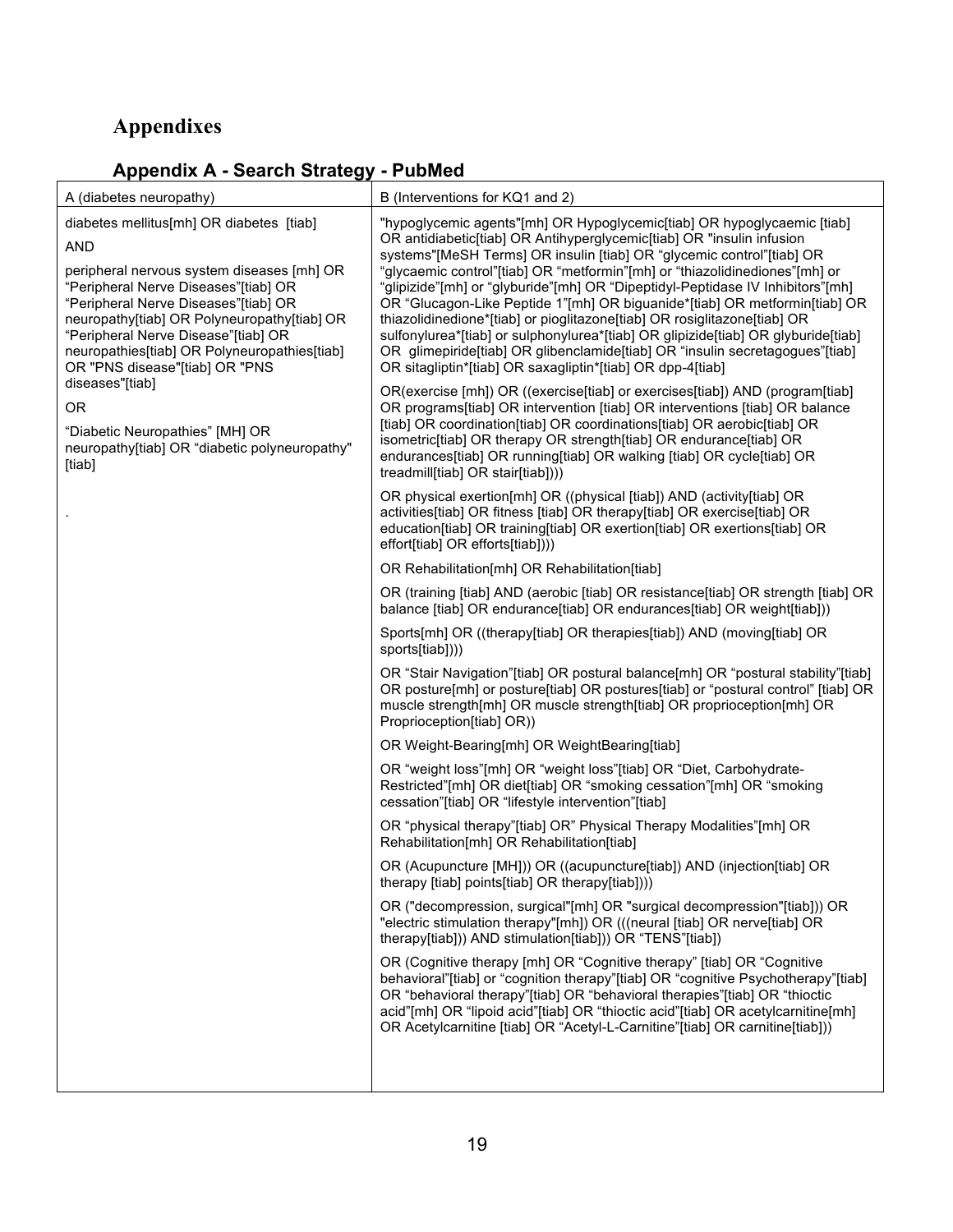### **Appendix B** #

| <b>SIP List</b>                                |                                            |  |
|------------------------------------------------|--------------------------------------------|--|
| Intervention                                   | Manufacturer                               |  |
| Tricyclic antidepressant                       |                                            |  |
| Amitriptyline                                  | Many manufacturers                         |  |
| Anafranil, Clofranil (Clomipramine)            | Novartis                                   |  |
| <b>Non Pharmacologic</b>                       |                                            |  |
| TrueContour® Therapeutic Insoles               | Diapedia LLC                               |  |
| Serotonin-norepinephrine reuptake<br>inhibitor |                                            |  |
| Effexor (Venlafixine)                          | Pfizer                                     |  |
| Pristiq (Desvenlafaxine)                       | Pfizer                                     |  |
| Cymbalta (Duloxetine)                          | Eli Lilly and Company                      |  |
| Fetzima (Levomilnacipran)                      | Forest Laboratories and Pierre Fabre Group |  |
| <b>Anticonvulsants</b>                         |                                            |  |
| Lyrica (Pregabalin)                            | Pfizer                                     |  |
| Neurontin (Gabapentin)                         | Pfizer                                     |  |
| Tegretol (Carbamazepine)                       | Novartis                                   |  |
| Vimpat (Lacosamide)                            | Union Chimique Belge                       |  |
| Lamictal (Lamotrigine)                         | GlaxoSmithKline                            |  |
| Trileptal (Oxcarbazepine)                      | Novartis                                   |  |
| Topiramate                                     | <b>Mylan Pharmaceuticals</b>               |  |
| Valparin (Sodium Valproate)                    | Sanofi-Aventis                             |  |
| <b>Topical Treatment</b>                       |                                            |  |
| Xylocaine (Lidocaine)                          | AstraZeneca                                |  |
| Qutenza (Capsaicin)                            | Acorda Therapeutics, Inc                   |  |